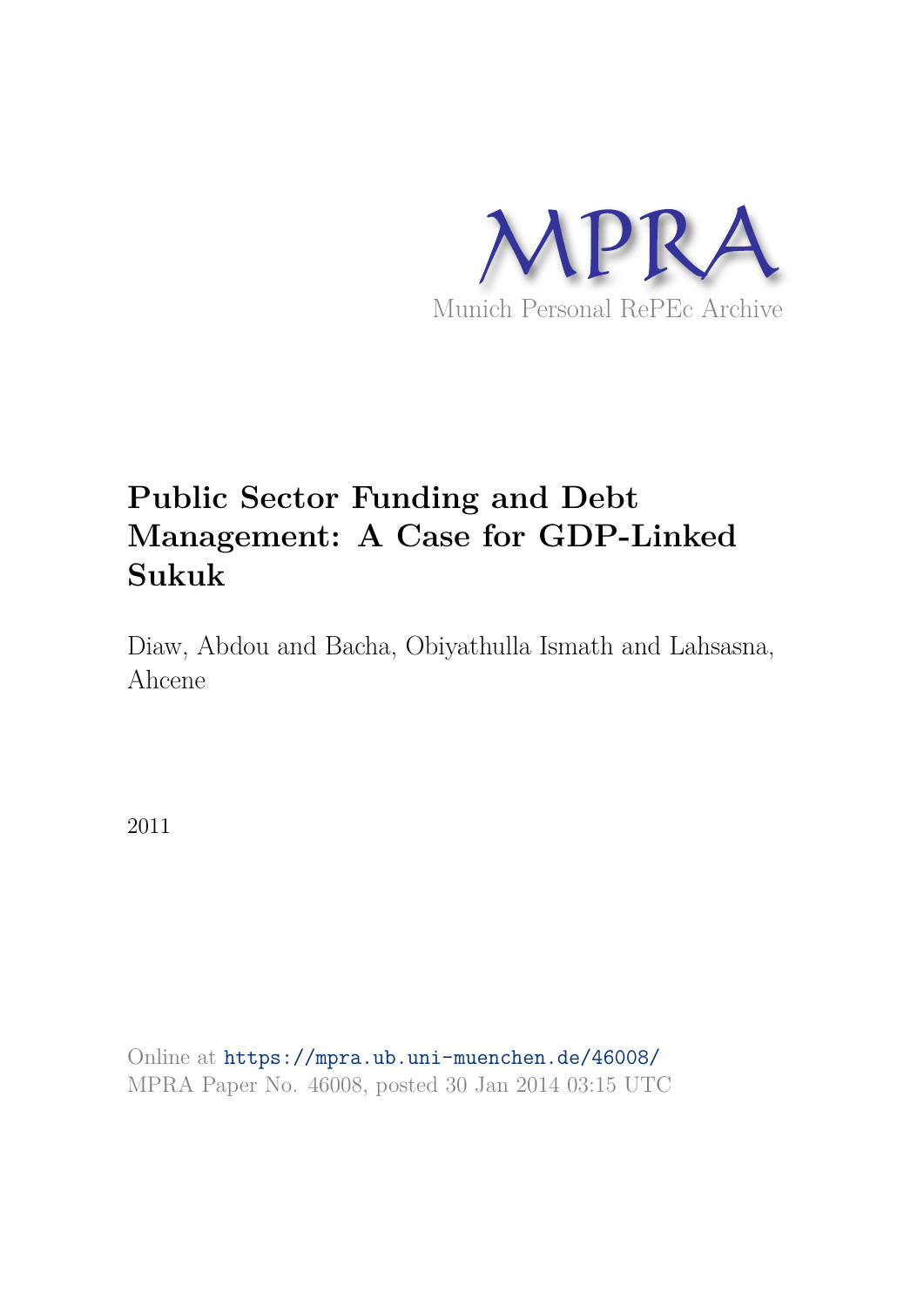## **Public Sector Funding and Debt Management: A Case for GDP-Linked** *Sukuk*

## **Dr Abdou Diaw<sup>1</sup>**

## **Prof. Dr. Obiyathulla Ismath Bacha<sup>2</sup>**

## **Dr. Ahcene Lahsasna<sup>3</sup>**

*Despite the huge amount of wealth in the hand of Muslims, most countries with Muslim majority population fall in the category of developing nations. The development of infrastructure has been proven to be an effective means for economic growth and poverty reduction. Usually governments have recourse to conventional debt financing to undertake infrastructure projects. However, this form of financing is unsuitable in an Islamic framework due to the prohibition of interest. Moreover, the recurrent sovereign debt crises over the last few decades stresses the importance of debt management that helps avoid the high costs of these forms of catastrophe. Debt indexation to some indicators from the real economy (like GDP or Commodity price) has been identified as an effective means for the reduction of sovereign default. Such an idea has the property of strengthening the linkage between the real and the financial sectors of the economy and allows risk sharing between the parties involved in the transaction.*  In spite of the convergence of such an idea with the spirit of Islamic finance, the *Sukūk market has not yet taken advantage of it. The objective of this paper is, therefore, to propose an innovative model of Sukūk for financing non revenue generating public sector projects whose return is linked to the GDP development of the issuing country. The paper examines the potential benefits and obstacles of the GDP-Linked Sukūk (GLS) model, which is based on Forward Ijārah, as well as its risk-return profile. Furthermore, a framework for pricing GLS is put forth. Based on a sample of countries from five regions of the Muslim world, the theoretical properties of the GLS are validated through backtesting method. The model is shown to be a new asset class between the traditional debt and equity instruments and offers interesting diversification opportunities. Besides its theoretical contribution, the model proposed in this paper addresses in an effective way the issue of debt management, in an interest-free context, and the issue of benchmarking sovereign Sukūk against the interest rate.*

**Key Words:** GDP-Linked Sukūk, Forward Ijārah, Backtesting.

#### **1. Introduction**

Despite the huge amount of wealth in the hand of Muslims, most countries with Muslim majority population fall in the category of developing nations. The development of infrastructure has been proven to be an effective means for economic progress (Estache and Fay 2007). Thus, it has been shown that the quantity and quality of the infrastructure have a positive impact on economic

 1 The International Centre for Education in Islamic Finance (INCEIF). Email: abdoulkarimdiaw@yahoo.com

<sup>&</sup>lt;sup>2</sup> Professor of finance at INCEIF. Email: obiya@inceif.org

<sup>&</sup>lt;sup>3</sup> Lecturer at the Sharī'ah Department, INCEIF. Email: hasan@inceif.org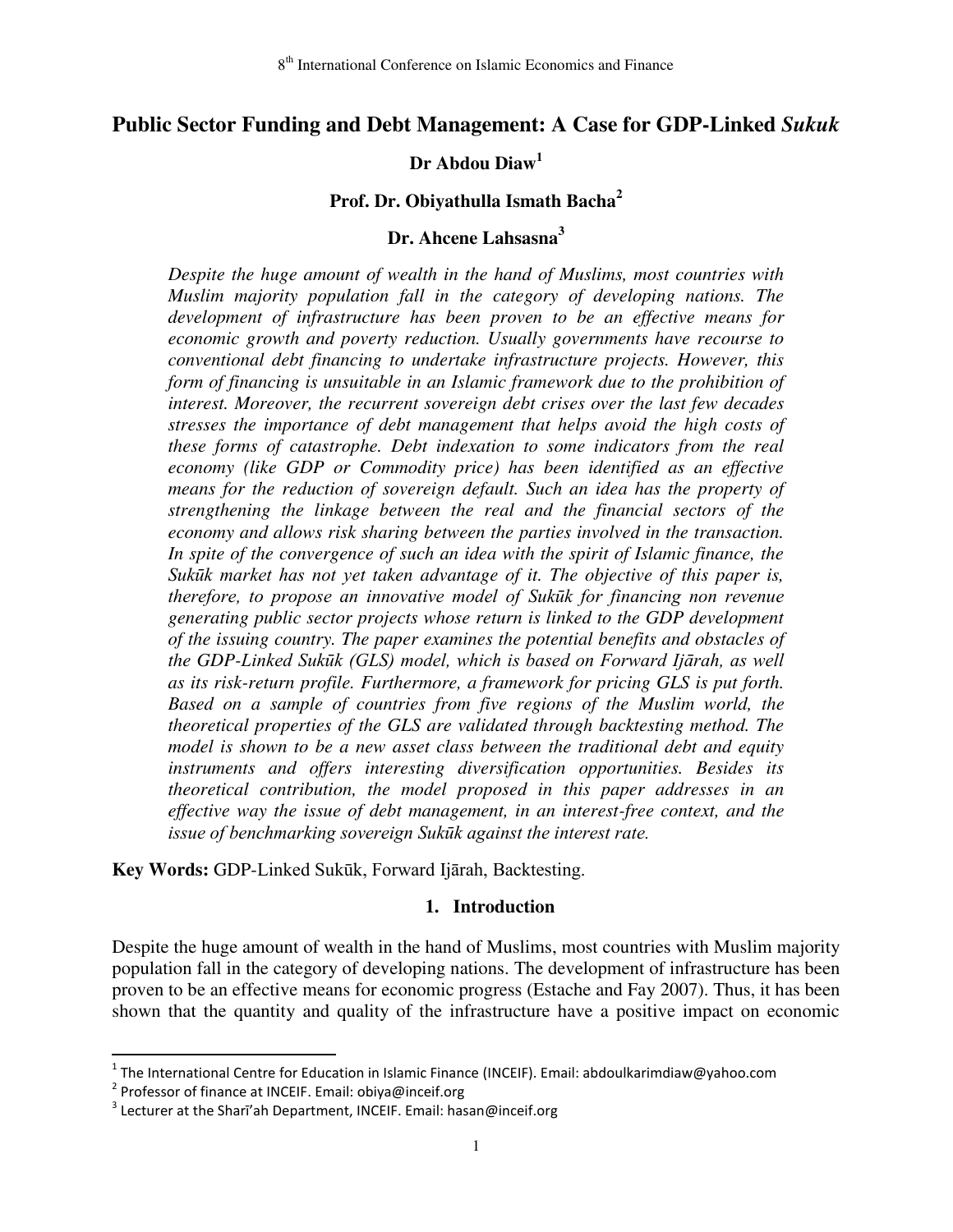growth and are negatively correlated to income inequality. As an implication, the development of infrastructure is seen to be an effective way to combat poverty (Calderon and Serven 2004). Usually governments have recourse to conventional debt financing to undertake infrastructure projects. However, this mode of financing is unsuitable in an Islamic framework due to the prohibition of interest.

Over the last decade, *Sukūk* (sing. Sakk) have been seen as an alternative to interest-based financing, in the Islamic capital market. *Sukūk* represent proportionate beneficial ownership of an asset or a pool of assets for a defined period when the risk and return associated with the cash flows generated by the underlying assets are passed to the *Sukūk* holders (Iqbal and Mirakhor 2007, p.177). The euphoria which accompanied the phenomenal growth of the *Sukūk* market over the recent years is, however, tarnished by various criticisms raised about the *Sharī'ah* compliance and /or the economic efficiency of many of the current *Sukūk* structures. This led to the famous AAOIFI"s statement in 2008.

On the other hand, the recurrent sovereign debt crises during the last few decades stresses the importance of debt management that helps avoids the high costs of these forms of catastrophe. Borensztein and Panizza (2009) document short-lived but significant sovereign default costs which can take various forms. Thus, in addition to its negative effect on GDP growth, sovereign default is shown to cause reputational costs<sup>4</sup>, international trade exclusion  $\cos$ , costs to the domestic financial system<sup>6</sup> and political costs to the authorities.

 Debt indexation to some indicators from the real economy (like GDP or Commodity price) has been identified as an effective means for the reduction of sovereign default. Despite the potential benefits of indexed-bonds, acknowledged in the literature, little work is done to investigate their adaptability in the context of Islamic finance. The objective of this paper is, therefore, to show the pertinence of this indexation within the framework of Islamic finance and to propose a design of GDP-Linked *Sukūk*. To this end, the next section will be devoted to a review of selected literature pertaining to the potentials of *Sukūk* for the public sector and some relevant issues. The second part of this review investigates the potential benefits and shortcomings of GDP-Linked bonds and examines the possibility of their adoption in the Islamic finance industry. Section 3 is concerned with the design, the pricing and the *Sharī'ah* justification of GDP-Linked *Sukūk*. The theoretical characteristics of this model of *Sukūk* will be tested empirically using backtest method in section 4. The conclusion will end the paper.

 $\overline{a}$ 

<sup>&</sup>lt;sup>4</sup> Reputational costs can be in the form of full exclusion from capital market and credit rating downgrade that will result in higher borrowing costs later.

<sup>&</sup>lt;sup>5</sup> International trading costs could be in the form of net decrease of bilateral trade and decline of of the trade credit of the defaulted country.

 $^6$  This can take the form of an increase of the probability of banking crisis. (See Borensztein and Panizza, 2009, for more elaboration).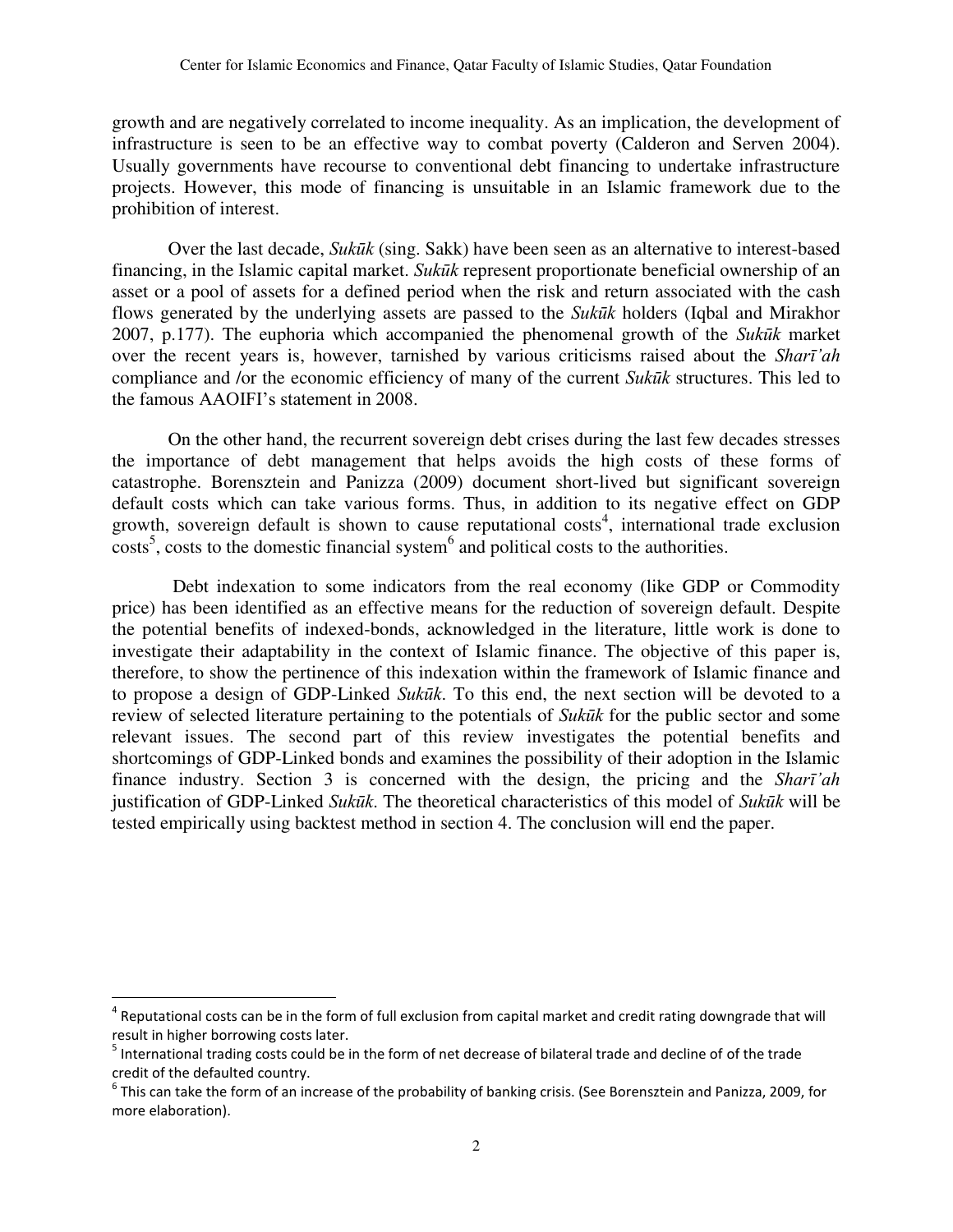#### **2. Literature review**

The principal message of this section is to point out to the potentials of the *Sukūk* for the public sector and to discuss the issues that could impede their realization. We have argued that to address these issues and take full advantage of the potential benefit we need to be innovative. Wisdom can be taken from anywhere, and conventional finance has some good aspects that can be useful to Islamic finance. In this regard, the idea of GDP-linked bond is explored. This idea presents opportunities for risk sharing and for integrating the financial sector to the real sector of the economy. Both of them fit well to the principles of Islamic finance.

## **2.1. Sukūk: Potentials for the public sector and issues**

#### **2.1.1. Potentials of Sukūk for the Public Sector**

As developing countries, Muslim nations have a large demand for infrastructure projects, such as schools, hospitals, roads, water, electricity etc. However, in most cases the governments in the developing countries do not have sufficient revenues to fund these types of projects which are vital for sustainable development. To meet this form of demand, Iqbal and Khan (2004) suggest the utilization of Build-Operate-Transfer (BOT) and its variants along with the *Sukūk* structures as a better alternative to the conventional financing which is based on interest. The reason for that is, at least, twofold: first, given that *Sukūk* and Islamic financing in general are based on real assets, they are expected to enhance the stability of the financial institutions and markets. This feature ensures a stronger connection between the financial sector and the real sector of the economy and renders the system less prone to speculative activities which are the cause of many crises. Second, such a policy consisting of financing government expenditure through Islamic financial instruments is expected to discipline public expenditure as availability of finance without an asset will be very limited. As a result, greater prudence will be introduced in the overall macroeconomic management as well as in the efficiency of microeconomic units operating in an economy.

Indeed, *Sukūk* have already been used as a tool for macroeconomic management in some Muslim countries. Referring to the Sudanese experience, Eltegani (2005) mentions that *Sukūk* can be used by governments as well as the Central banks for monetary policy and for liquidity control. Thus, when *Sukūk* are sold to the public money is withdrawn from the market, and this has its effect on money supply. Money withdrawn will be kept by the Central Bank. On the other hand, when need arises such money or part of it will be poured again into the market by buying *Sukūk*.

In addition to its function as tool for macroeconomic policy, *Sukūk* is, thus, claimed to enhance the efficiency of the financial system, through the linkage of credit supply with real asset (Siddiqi 2006) and improve the equity within the system by allowing many small savers to invest and benefit from the true profits resulting from investments that conform with *Sharī'ah* principles (Usmani 2007). However, many writers have questioned the validity of such claims based on the current practice in the *Sukūk* market. The issues raised against many of the *Sukūk* structures relate to different aspects encompassing *Sharī'ah* compliance, economics, regulatory and legal framework. Here we shall focus on the *Sharī'ah* compliance and the economic aspects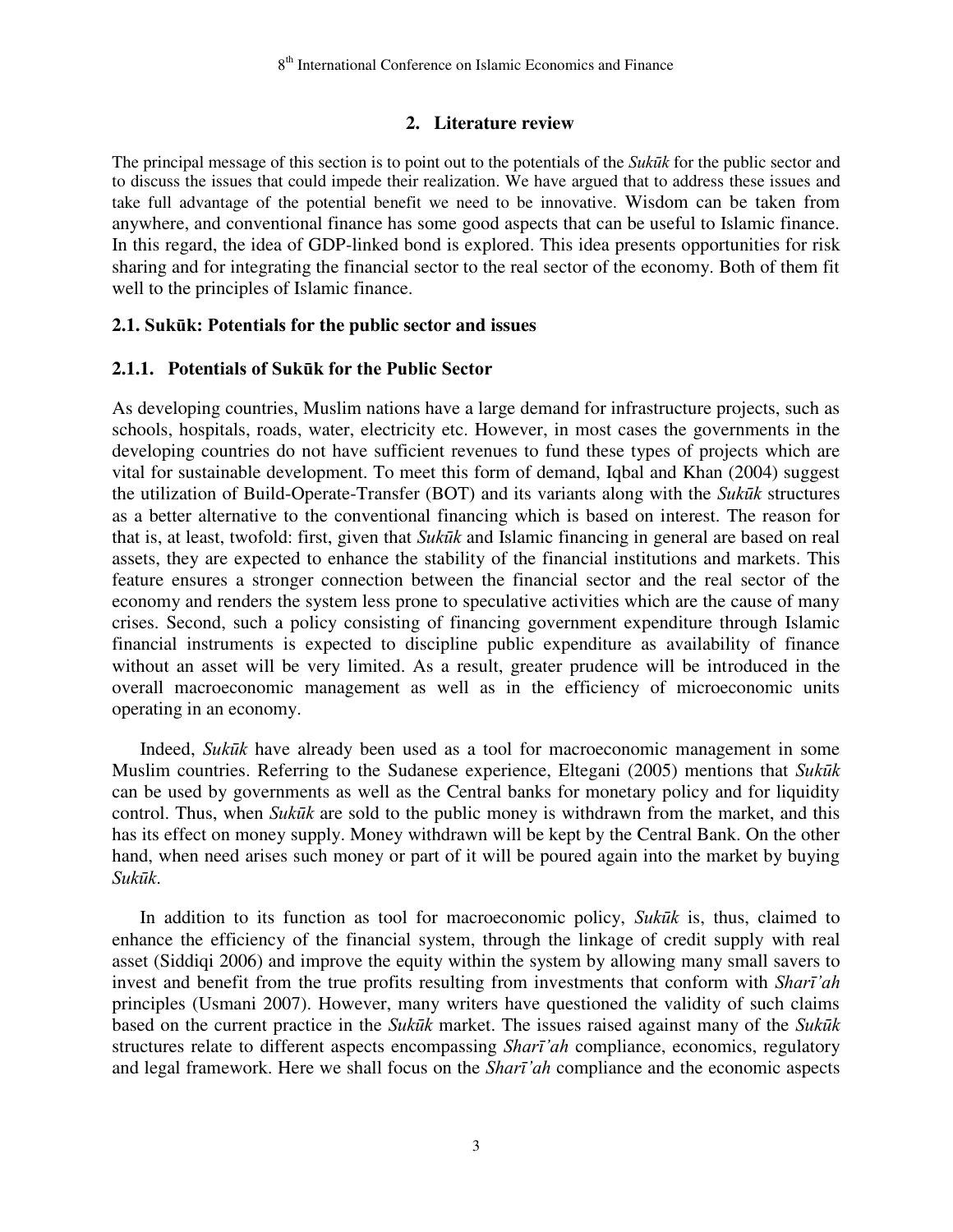only as the legal and the regulatory aspects may be too variable from a jurisdiction to another and from a period to another.

## **2.1.2. Sharī'ah issues**

Oh et al. (2009) discuss two forms of product efficiency: the technical efficiency and the allocative efficiency. In the price-quality space, a product is technically efficient if it has higher quality for lower price. However, an efficient product may not be selected by consumers, even when it has the highest quality and lowest price. The reason is not the absolute level of quality, but the mix of qualities which does not match the consumer"s preference structure. The allocative efficiency refers to the degree of match of quality mix with the preference structure. Adopting these definitions and applying them to financial product, we can say that a *Sukūk* product is technically efficient if it provides higher return compared to other financial instruments with the same level of risk. Furthermore, we consider that tradability in addition to *Sharī'ah* compliance are essential constituents of the 'allocative efficiency' in the *Sukūk* market.

Haneef (2009) identifies three hallmarks in the development of the *Sukūk*. He showed that *Sukūk* evolved from asset-backed model, where the *Sukūkholders* have ownership rights over the underlying asset, as per *Sharī'ah* requirements, to asset-based model. With the latter model, the *Sukūkholders* rank *pari passu* with unsecured creditors. Indeed, for all international bonds there is a negative pledge which restricts the borrowing entity from issuing any bond in future that is not in *pari passu* with existing unsecured bonds. The third stage of the *Sukūk* structures evolution was marked by the emergence of models that were mainly based on partnership contracts but violate some of their basic *Sharī'ah* requirements. Those structures in particular have drawn various criticisms that culminate with Sheikh Taqi Usmani"s declaration which considered that 85% of those *Sukūk* were non-*Sharī'ah* compliant. This led the AAOIFI"s statement in 2008.

(Al-Amine 2008) points out to the controversy among Muslim scholars over the permissibility for one of the *Mushārakah* partners to give an undertaking to purchase the shares or units of other partners at predetermined price. The rationale for the objection is that the very nature of a *Mushārakah* is the sharing of profit and loss among the partners. The undertaking to purchase the share of a partner at predetermined price defeats that spirit of *Mushārakah* as one partner will have a guaranteed return, whatsoever is the outcome of the venture.

The combination of many *Sharī'ah* endorsed contracts to produce a *Sukūk* structure with a desired cash flow is common in the current Islamic finance industry. Al-Amine (2008) analyses the structure of many of these combined contracts in the light of *Bai'* al-*Wafā*, *Bai'* al-*Istighlal* and *Bai* al-"*Inah*. It is found that all these transactions are controversial and accepted by only a minority of Muslim jurists. Those who reject them consider these forms of transaction as mere *hiyal* (legal tricks) meant to circumvent the prohibition of interest-based lending. Thus, even though the form may adhere to the requirements of *Sharī'ah* in exchange contract, the substance does not (Al-Zuhayli 2003; Al-Amine 2008).

Another issue which has drawn the attention of the scholars is the third party guarantee present in many *Sukūk* structures. Al-Amine (2008) argues that theoretically, a benevolent third party guarantee without fee or consideration can be acceptable in Islamic law. However, in practice guaranteeing the principal in *Sukūk Mushārakah*, or *Sukūk Mudhārabah* or *Sukūk Ijārah*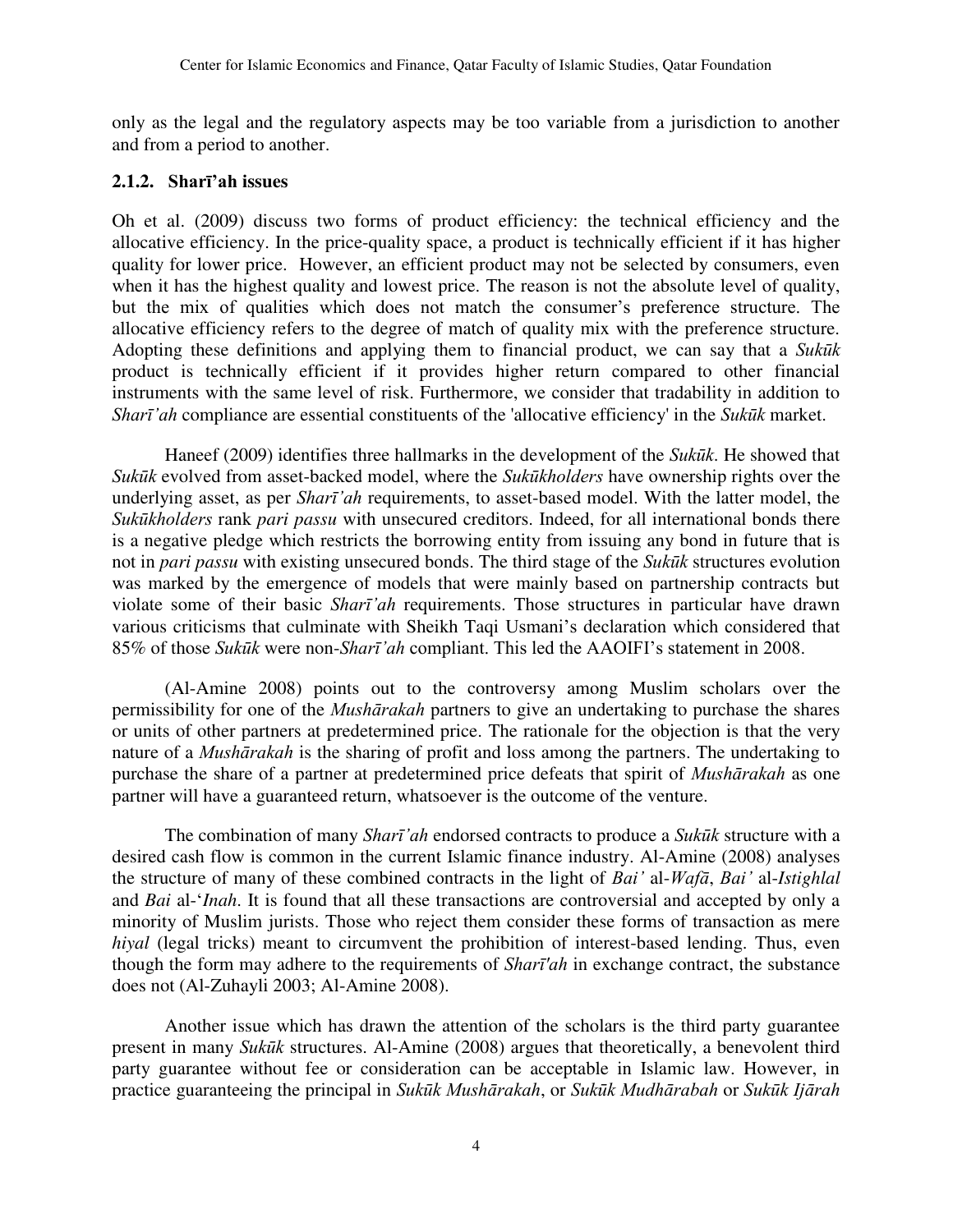is problematic. This is due to the fact that if the guarantee is provided by a government it shall be declared non-permissible to use the property of the whole community for the benefit of private entities. Likewise, it is hardly conceivable for a private entity to provide a benevolent guarantee to another entity without a consideration.

## **2.1.3. Economic issues**

 $\overline{a}$ 

The discussion on the economics of *Sukūk* will focus on few issues, such as the efficiency, the tradability and the pricing mechanism of *Sukūk* that have drawn most attention among the players. Another aspect which needs consideration, in this context, is the equity and fairness of the transaction. This equity aspect, as reflected in the pricing mechanism, has been addressed in various ways in the literature. Even though all these issues have *Sharī'ah* dimension, here we will mainly focus on their economic aspects.

Ali (2008) holds that the combined contracts, in the *Sukūk* structures, attempt to replicate conventional financial products while trying to remain within *Sharī'ah* bounds. The end result is complicated products which are hard to understand, costly to construct and implement and which may contradict the objectives of *Sharī'ah*.

It can be argued that the complexity of a structure increases costs stemming from the need of more sophisticated legal documentation and more efforts for advertisement of the new strange product; as a result the *Sukūk* become less profitable either for the investors or for the issuers or for both which means a loss of efficiency in the technical sense.

The tradability of some category of *Sukūk*, in the secondary market, is a subject of concern for many players in the Islamic capital markets as it constrains drastically the liquidity in the *Sukūk* market. The *Sukūk* structures based on sale contracts are not tradable, according to AAOIFI *Sharī'ah* Standard, as this would be tantamount to debt trading which is prohibited by the majority of Muslim jurists except if it is at par. However, this stance is challenged by a minority of scholars, particularly in Malaysia, who allow the sale of debt at discount (Rosly and Sanusi 1999). Their stand is based on the view of some classical jurists who allowed the sale of debt under some conditions. To these Malaysian scholars those conditions are met when there is a transparent regulatory system safeguarding the interests of the market participants. Furthermore, they invoke the concept of *Dha'* wa *ta'ajjal*<sup>7</sup> to strengthen their argument<sup>8</sup>. However, both arguments fail to address the main issue in the transaction which is the involvement of *Ribā,* as there is a contractual increase of the amount to be repaid later in a loan contract. Moreover, *Maslahah* is not a valid argument when the transaction in question violates a clear cut text. In this case the text prohibiting *Ribā* is decisive in nature. Similarly, the majority of the Muslim scholars reject the concept of *Dha'* wa *ta'ajjal* particularly when it is a condition in the contract.

The use of interest rate benchmarks such as LIBOR for pricing purposes, though not desirable, is deemed acceptable from a *Sharī'ah* perspective as long as the pillars and conditions

<sup>&</sup>lt;sup>7</sup> The concept is referred to when a creditor forfeits a part of debt when the debtor settles the balance of the debt earlier than scheduled.

 $^8$  Syariah Advisory Council's Resolution, accessed on 14 March 2011 at [http://www.sc.com.my/main.asp?pageid=450&menuid=554&newsid=&linkid=&type=.](http://www.sc.com.my/main.asp?pageid=450&menuid=554&newsid=&linkid=&type=)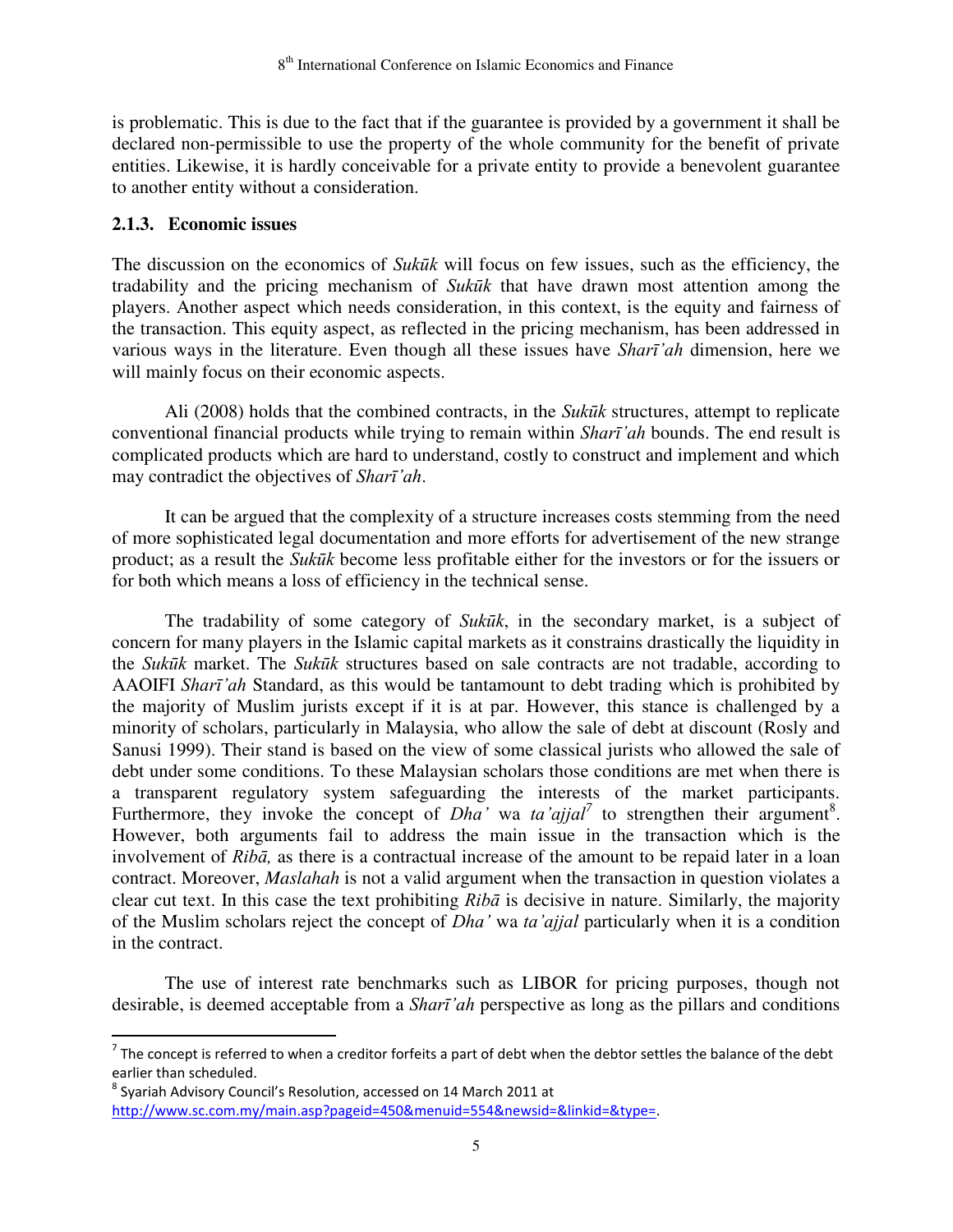of the contract in question are present (Usmani 1999a). Thus, the use of these conventional benchmarks can be seen as a transitory step towards the establishment of a mature Islamic finance industry with its own benchmark. El-Gamal (2006) while recognizing the potential benefit of using additional benchmarks related to the underlying assets to reflect the spirit of Islamic commercial law, argues against the replacement of the conventional benchmarks by an Islamic one. He considers such a move unnecessary, impractical and dangerous. This is because there is no reason to be embarrassed about using the conventional benchmarks and, more importantly, there is a lack of depth and liquidity of homogenous Islamic financial assets.

However, the majority of those who have written on the subject consider it aberrant to use a tool that Islamic finance was supposed to remove since its very beginning. Furthermore, it is remarked that by using money market rate as benchmark, the return to the *Sukūkholders* will reflect the prevalent rate of interest instead of the actual performance of the underlying asset of the *Sukūk* (Al-Amine 2008; Jabeen and Khan 2008; Siddiqi 2006). This could defeat what is thought to be one of the features of Islamic finance that is the integration of the real and the financial sectors. In the same vein, Siddiqi (2006) maintains that the disconnection between the two sectors mostly occurs with the over reliance on debt instruments as the case is in conventional finance, while it is admitted that the greater the role of debt the lesser will be the ability of the financial system to absorb real shocks. It also limits the ability of monetary authorities to take corrective actions because of fear of instigating widespread defaults. He further proposes the linking of the returns to *Sukūk* to the actual productivity, as with this arrangement justice and fairness will be ensured. The rationale is fairness requires that uncertainties attending upon productive enterprise be shared. At the same time, justice and fairness require that losses, if and when they occur due to the uncertainties in the business environment, be borne by those who claim the profits when there are profits.

An analysis of all these issues shows that this incongruence observed in the *Sukūk* structures emanates from the desire to reconcile two different paradigms in financing. In the conventional setting, the traditional debt financing allows the issuer to get funds without getting rid of some of its assets. On the other side, the investors get tradable securities whose return is determined ex ante. With the prohibition of interest in the Islamic framework, this form of financing (bonds) is not acceptable. Instead, methods endorsed by *Sharī'ah* entail either a profit and loss sharing scheme or a transfer of asset with all the rights and obligations. The incongruity arises when the *Sharī'ah* contracts are combined to reproduce the substance of financial instrument which is repugnant to their nature and to the Islamic paradigm in finance. The literature that we have examined unveils that the innovation in the *Sukūk* market has been more legal than financial i.e. the forms and the legal documentations of the *Sukūk* may be different from the existing instruments; however, they are very much like the conventional debt instruments in term of cash flow and risk return profile and may contradict some of the principles of Islamic finance.

Thus, as we have seen above, *Sukūk* comport numerous potential benefits. However these potential benefits could be hampered by the increasing controversies over the *Sharī'ah* compliance of many of the *Sukūk* structures in the market. These controversies affect negatively the allocative efficiency of the *Sukūk*, in the long term, as many pious Muslim investors would prefer to put their funds in other investment vehicles. A result of such a move would be less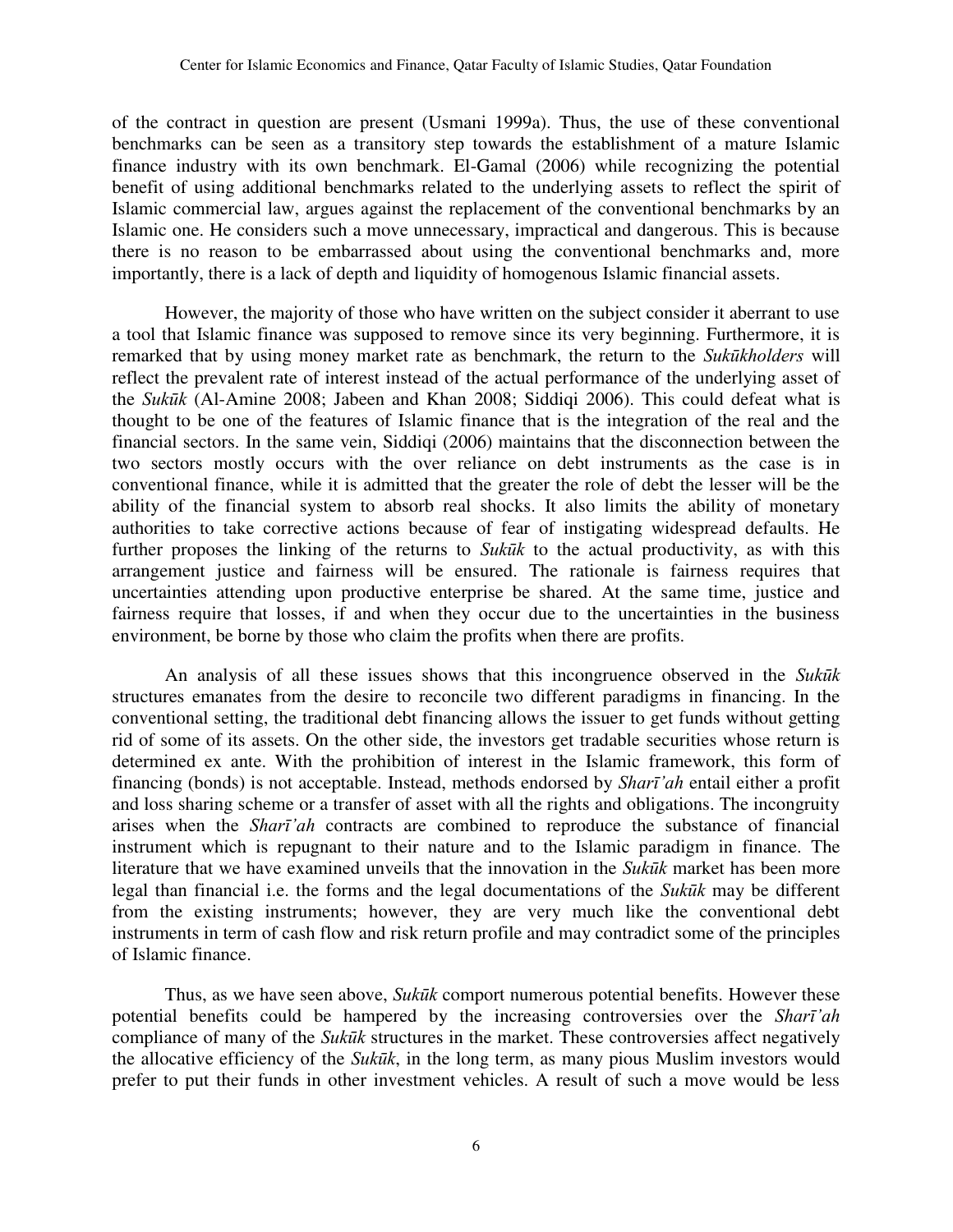investor base for *Sukūk* that leads to higher required rate of return for the funds suppliers or higher cost of capital for issuers translating into less efficiency in the technical sense.

Therefore, for a sustainable growth, we argue that financial innovation is necessary as advocated by many Muslim economists who consider financial engineering a vital area for Islamic finance. In the next paragraphs we review the literature pertaining to GDP-Linked bonds, a concept that is of relevance to Islamic finance, as it shares some common features with it.

## **2.2. GDP-Linked bonds: potential benefits, obstacles and adaptability**

In the bond pricing literature there seems to be a growing interest in indexation whereby either coupon or principal payment or both are linked to a given indicator such as inflation, GDP or a commodity price. Though the popularization of indexed bonds is quite recent, distinguished economists like Marshall, Irving Fisher, Keynes, Milton Friedman, have been strong proponents of such an instrument (Price 1997).

A number of reasons have been put forth in favor of indexed bonds. First, GDP-linked bond is shown to improve debt sustainability for sovereigns in times of economic downturn and allows countries to avoid pro-cyclical fiscal policy (Borensztein and Mauro 2004). This is because GDP-linked bond matches the payment obligation to the economic performance. Government revenues, which are mainly constituted of tax income, increase with good economic performance. Thus, with this scheme economic growth risk is shared between borrowing country and its creditors as the latter will receive more cash flow in times of good economic performance, and less when the economy is bad. Notwithstanding the higher risk that the creditors face with this instrument, as compared to straight bond, these indexed bonds provide opportunity to take advantage of the benefits of investing in growing economies. Furthermore, these bonds are of nature to lower the likelihood of defaults and financial crises that could result in costly litigation and sometimes in outright losses<sup>9</sup> (Borensztein, and Mauro 2002; Miyajima 2006; Griffith-Jones and Sharma 2006).

Another argument in favor of indexed bond is market completeness. With the development of financial markets around the world, there exist many institutional investors with various risk appetite that would be willing to invest in these securities to diversify their portfolios. This is particularly relevant, if we take into consideration the fact that available financial instruments represent a relatively small portion of the real wealth of the nation, making, thus, the supply of instruments indexed to GDP an opportunities for greater diversification (Price 1997; Schroder, Heinemann and Kruse 2004; Kamstra and Shiller 2009).

Quite a few concerns have been raised about some potential risks to investors for the implementation of GDP-linked bond. These can be in the form of GDP data misreporting or moral hazard where the issuing country may lose incentives for promoting growth policies.

 $\overline{a}$ 

 $^9$  The costs of sovereign default will not be born solely by the defaulted country and its creditors. Indeed, the international community will also bear its share as evidenced by the current European debt crisis whereby the bailout package to Greece, Ireland and Portugal advanced by IMF and EU amounts to € 110 billion, € 85 billion, and € 78 billion respectively.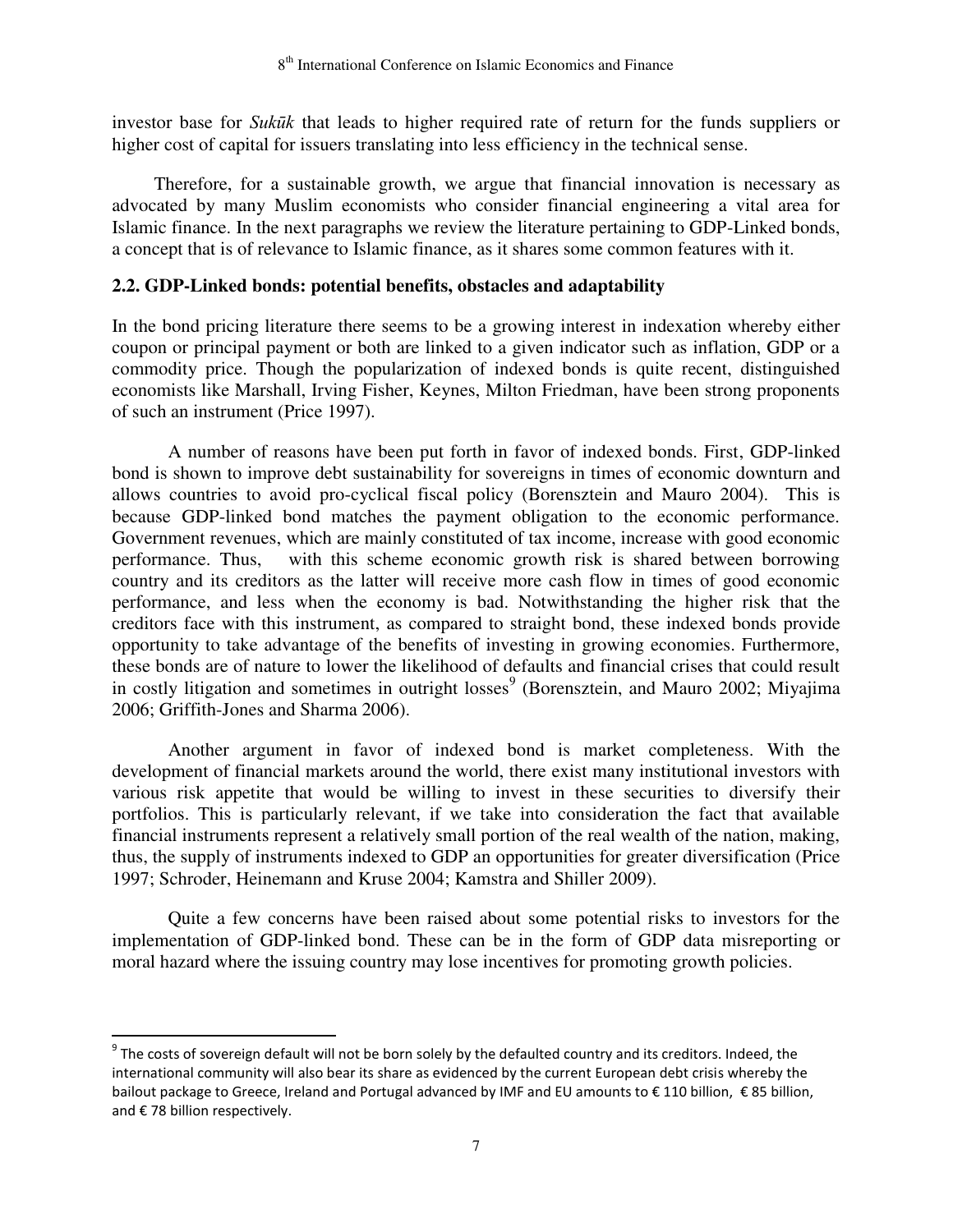However, it is unlikely for a government to lower economic growth as the political and social consequences would be undesirable. On the other hand, underreporting economic growth would make new fund raising more costly. Thus, the parties involved in these GDP-linked bonds may seek the involvement of international financial institutions such as International Monetary Fund and World Bank to ensure the accuracy of the data (Miyajima 2006; Griffith-Jones and Sharma 2006).

Although the indexed bonds constitute debt instruments with interest payments we argue that the rationale behind the design of these securities can be acceptable even in an Islamic framework. The reason for this argument can be twofold:

First, the design of these bonds permits the integration of the real sector of the economy with the financial sector, since the return to the bondholders is contingent to the performance of some economic indicators; an element that does not necessarily exist with straight bonds.

Second, the indexed bonds allow cooperation between the parties involved as there is sharing of the upsides and downsides of some real economic activities. Both elements are consonant to the principles of Islamic finance. Indeed, Chapra (2007) argues that risk sharing contributes to the promotion of justice and enhances the stability of the financial system; thus, benefits from the transactions are potentially fairly distributed and the burden of losses is not shifted to only one party. Furthermore, Mirakhor and Zaidi (2007) point out the role of risk sharing in establishing a strong link between the financial sector and the real sector, an aspect that is missing in the interest–based financial system.

Besides the above mentioned benefits, the Islamic finance industry can take advantage of this innovative pricing mechanism, as a second best solution, to address one of major criticism against *Sukūk Ijārah* that is the benchmarking against interest rate.

Wilson (2008) simulated the pricing of *Sukūk Ijārah* based on GDP, for 2 countries, and compared it with the pricing based on interest rate benchmark. Wilson's results are inconclusive as the returns to investors would have been more stable had Saudi Arabia priced the Sovereign *Sukūk* based on non-oil GDP. For the other country, Malaysia, the opposite would be true. However, Wilson's study has several limitations. First, his sample is too small (only 2 countries). His time frame (seven years) does not allow the assessment of the performance of *Sukūk* over a whole economic cycle. Thus, the period he considered does not cover any major economic crisis that would help assess the effectiveness of the model as per its declared rationale.

The above review shows that despite the potential benefits of GDP-Linked Security that are acknowledged within the context of Islamic economics, very little works are undertaken to investigate their adaptability. This study aims at filling that gap by proposing an innovative model of *Sukūk* to raise fund for non revenue generating public sector projects which, at the same time, could help for a better management of sovereign debt.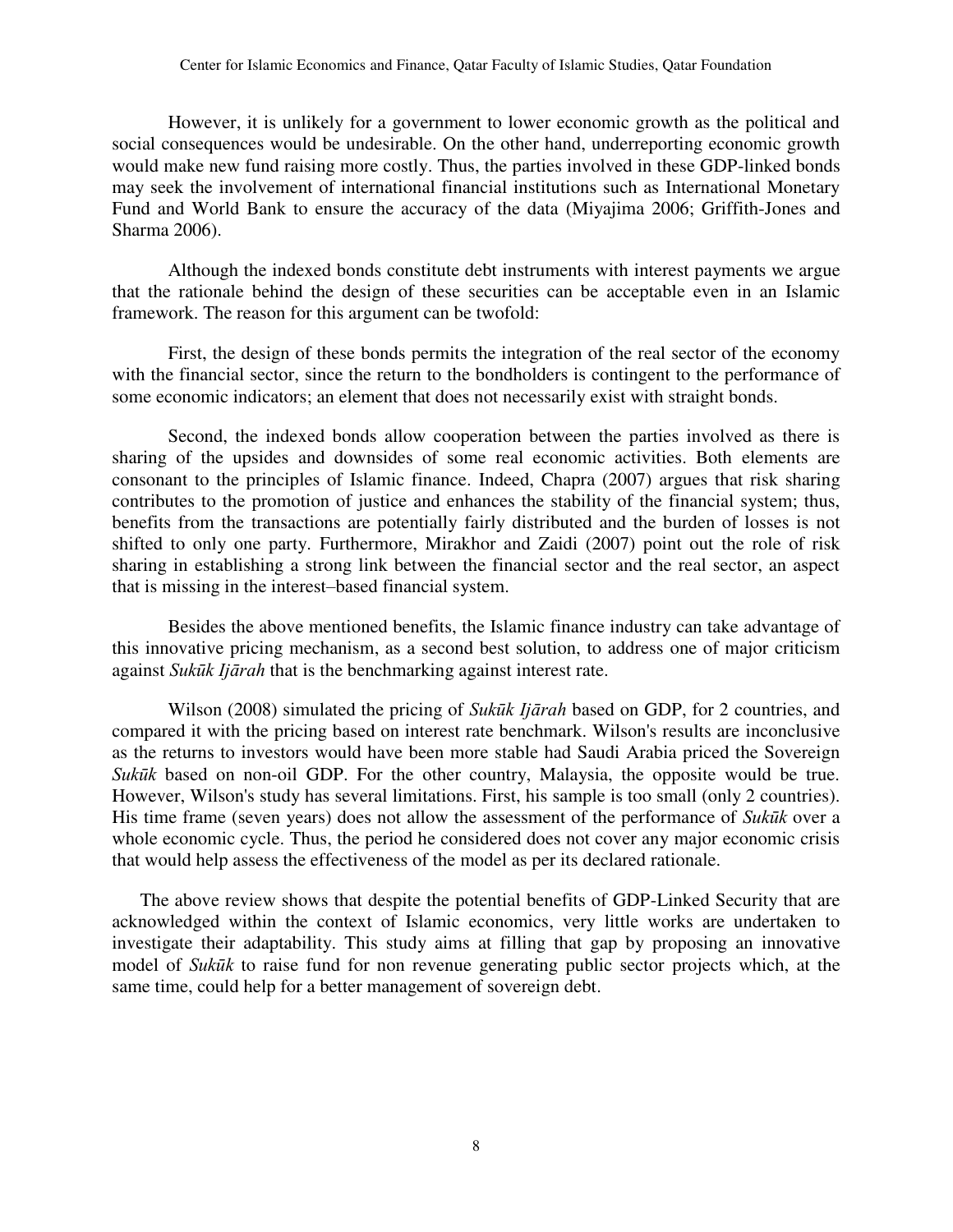## **3. GDP-linked Sukūk: Theoretical analysis**

The theoretical analysis of the GDP-Linked *Sukūk* comprises two main phases: The economics of the model and its justification from *Sharī'ah* perspective.

## **3.1. The economics and mathematical formulation**

The literature reviewed in the previous section presented some of the potential benefits and obstacles to a successful introduction of GDP-Linked bonds. Thus, in this sub-section other aspects of these instruments pertaining to risk and return are discussed. The discussion will concern particularly, the design and the pricing. The design is done to reflect the desired risk return profile, whereas the discussion on the pricing is meant to provide a framework for their valuation in the secondary market.

 The importance of this step lies in the fact that risk and return are key element for both investors and issuers. Investors look for assets that provide good return or offer diversification opportunities when included in their portfolio. On the other hand, the main objective of an issuer is to get stable funding at lower cost (Kamstra and Shiller 2009). Satisfying the needs of these two parties is not necessarily an easy task. Unless the model is attractive, economically speaking, to the parties involved, it does not have any chance to be successful.

## **3.1.1. The design of the model**

 $\overline{\phantom{0}}$ 

Schroder et *al.* (2004) identified various indexations of GDP-Linked bonds. On the one hand, the instrument can be in the form of a forward on the economic performance of the issuing country, whereby the investors will share both upside and downside of the GDP development. The indexation can also be in the form of options whereby a ceiling or a floor is applied to the payment obligations. On the other hand, the coupon and/or the principal can be linked to the development of the GDP over the period of the contract. Schroder et *al.* (2004) found that for short period (e.g. 3 years) the linkage of both coupon and capital could be suitable; however, for longer period the indexation of coupon is preferable for otherwise there could be a big divergence between the face value and the redemption value.

Besides the above forms of GDP indexation, Kamstra and Shiller (2009) suggest another form, very much similar to a company share, which would be long term in maturity or even perpetual. The instruments thus, designed would pay annually a fraction of the "earnings" (i.e. GDP) of the issuing country to investors as dividend<sup>10</sup>.

The indexation method chosen for GDP-Linked *Sukūk* (GLS, thereafter) in this study consists of linking the profit portion to the GDP development of the issuing country. Such an indexation takes into account the findings of Schroder et *al.* (2004) and confines the *Sukūk* model into less risky asset classes that fit the needs of some specific types of investors.

<sup>&</sup>lt;sup>10</sup> The authors named this new instrument 'Trill' referring to the value of the annual dividend payment which would be one – trillionth of the US GDP.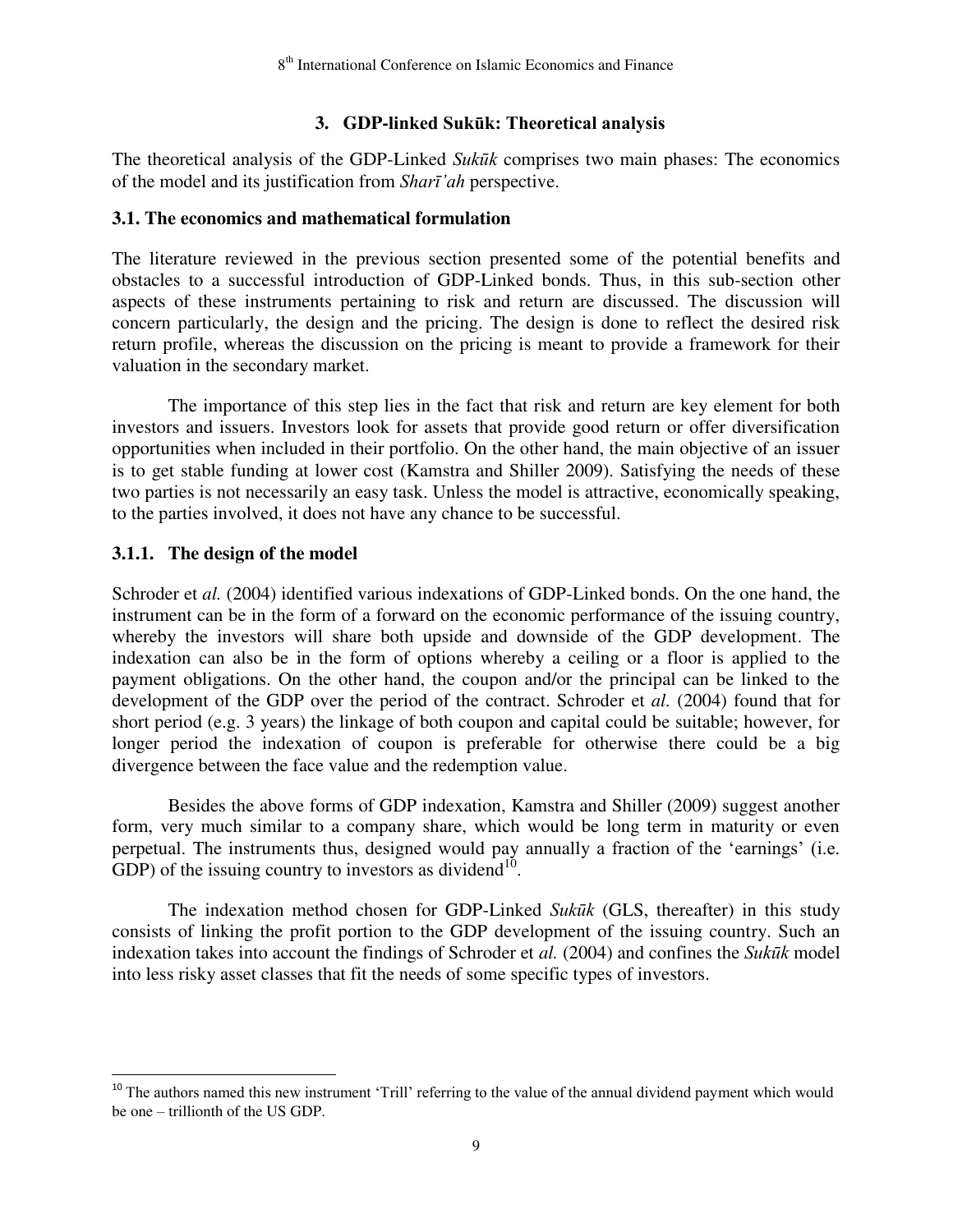We assume that the GLS is issued in US dollars. This is consistent with the finding of Ruban et *al.* (2008), suggesting that issuance in local currency is much more expensive than in foreign currency<sup>11</sup>.

The flow of the transaction can be briefly described as follows:

A country plans to build a non revenue generating project that requires a capital K. The required fund can be raised in a *Sharī'ah* compliant way, through the issuance of GLS. The two counterparts in the contracts (i.e. the government and the *Sukukholders*) agree to link the return to the GDP development of the country, with initial profit rate of  $x^0$ %. For the simplicity of the analysis, an annual periodic payment of the profit is assumed. For a given year k, the profit rate  $x^k$ % is variable, and depends on the GDP development (i.e. the country economic performance) and on the GDP growth rate chosen as baseline.

With this background information, the Annual Return in year  $k$  (AR<sup>k</sup>) on the GLS can be written as follows:

$$
AR^k = x^k \mathcal{V}_0 = I^k \times x^0 \mathcal{V}_0 \tag{1}
$$

And

$$
I^k = \frac{G^k}{G^0} \tag{2}
$$

Where:

l

- $\sim x^{0}\%$  is the initial rate of profit agreed upon by the parties at the beginning of the contract.
- $\int x^k \, \mathcal{Y}_0$  is the rate of return at the k<sup>th</sup> year, after issuance.
- $\sim$   $G^{\circ}$  is the growth rate of the GDP agreed upon by the contracting parties as baseline in year 0, i.e. at the beginning of the contract.
- $\cdot$   $G^k$  is the growth rate of the GDP at year k.
- $I^k$  is an index that measures an increase or a decrease of the growth rate of the GDP in year k, as compared to that of the baseline.

It may happen that the issuing country experiences a negative growth rate; in that case  $I^k$  will be negative which would result in a negative payment. To avoid such a scenario, the contracting parties may agree on a minimum rate to be paid if the growth is to be negative. In this study the minimum rate is assumed to be 0. With this additional condition, equation (1) becomes:

$$
AR^k = \max[x^k\% \; ; \; 0]
$$
 (3)

<sup>&</sup>lt;sup>11</sup> It is worth mentioning that other authors (e.g. Costa, et al.  $(2008)$ ) are of different view as they consider that external liabilities denominated in foreign currency played a central role in many emerging countries crises.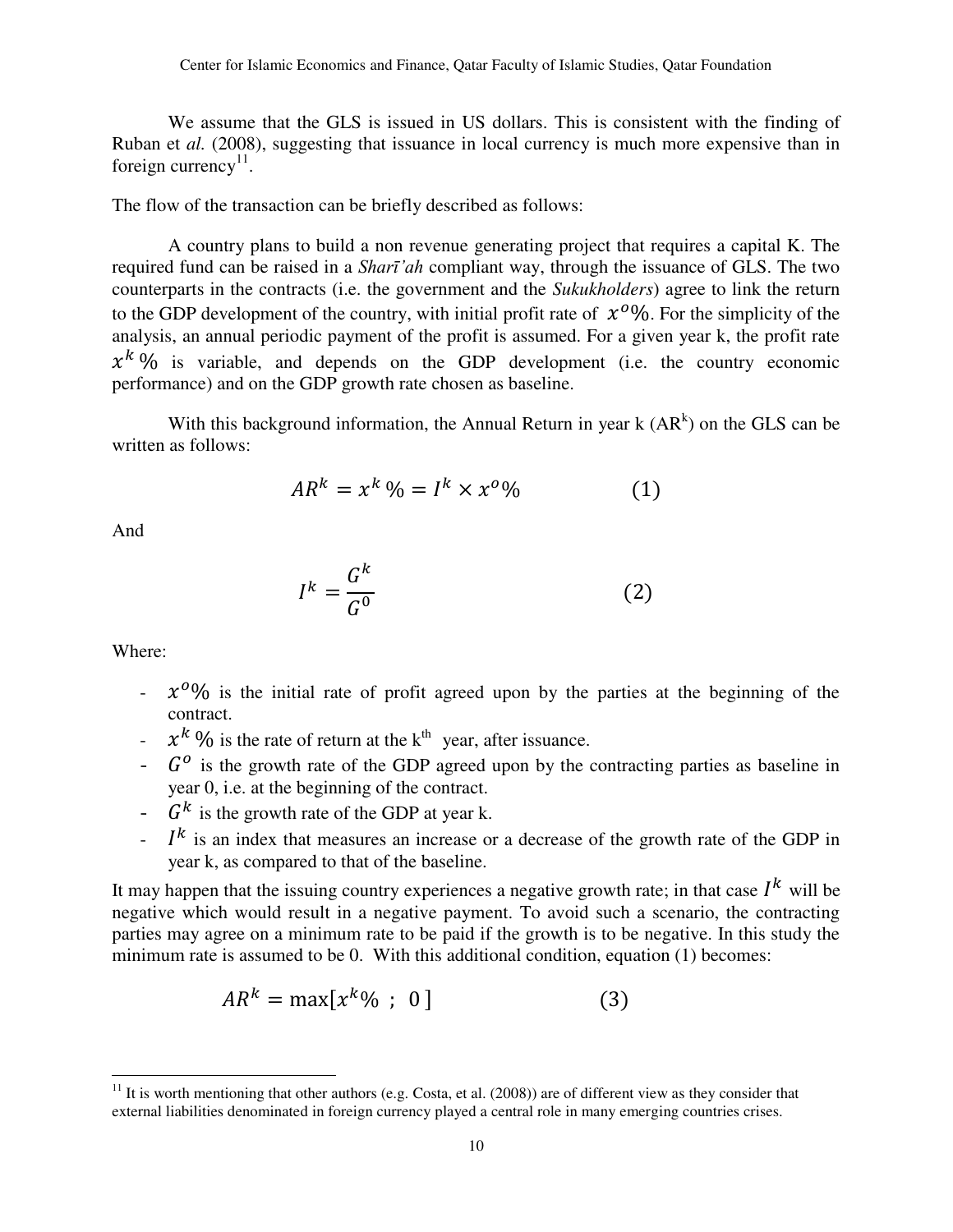It is clear that the minimum return of 0 is just for the purpose of the simulation to see the extreme cases as it would not be fair to the *Sukūkholders* whose money would have already been put for good use regardless of the economic situation of the issuing country.

Two cash flow structures for the GLS are possible:

The principal K is divided into n equal shares and paid along with the annual profit over the tenor. In this case, the *Sukūkholders* receive, in year k, an Annual Payment AP<sup>k</sup> of:

$$
AP^{k} = \frac{K}{n} + AR^{k} \times K = K \times \left(\frac{1}{n} + AR^{k}\right) \tag{4}
$$

The principal K is paid at maturity in year n, and every year only the profit portion is paid:

$$
AP^k = K \times AR^k \tag{5}
$$

 The payment can be annual or semi-annual as agreed upon by the parties. The amount to be paid is calculated based on the GDP figure of the previous year or half a year.

With this design, the profit rate is variable, as the case would be if the returns to the *Sukūk* were linked to another indicator like LIBOR and the principal is protected. Thus, the GLS provides an avenue for addressing the issue of benchmarking the return on some *Sharī'ah* compliant financial instruments against interest rate.

## **3.1.2. Pricing th**e **GLS**

The assumption made for this valuation as well as for the simulations is that the investors have long term horizon and their intention is to 'buy-and-hold' the *Sukūk*. They liquidate their position only when some unforeseen circumstances force them to do so. This assumption, which is consistent with the prevalent behavior in the *Sukūk* market, implies that only the future cash flows, in the form of periodic profit and principal payment at maturity, matter for the *Sukūkholders*. It has the advantage of isolating the negative impact that speculators would have on the *Sukūk* price, meaning that only the real performance of the economy imports for the yield. The assumption is theoretically well grounded. The prominent economist Keynes (1936) severely charged the speculative activities which consist of forecasting the psychology of the market that he distinguished from enterprise, defined as the activity of forecasting the prospective yield of assets over their whole life. He further maintained that:

*Speculators may do no harm as bubbles on a steady stream of enterprise. But the position is serious when enterprise becomes the bubble on a whirlpool of speculation. When the capital development of a country becomes a by-product of the activities of a casino, the job is likely to be ill-done."* (Keynes 1936; pp. 102-106).

With this in mind, the valuation of the GLS, in the secondary markets, at any point of time before maturity follows the same logic as the valuation of bonds (and other financial instruments) which consists of calculating the present value of future cash flows.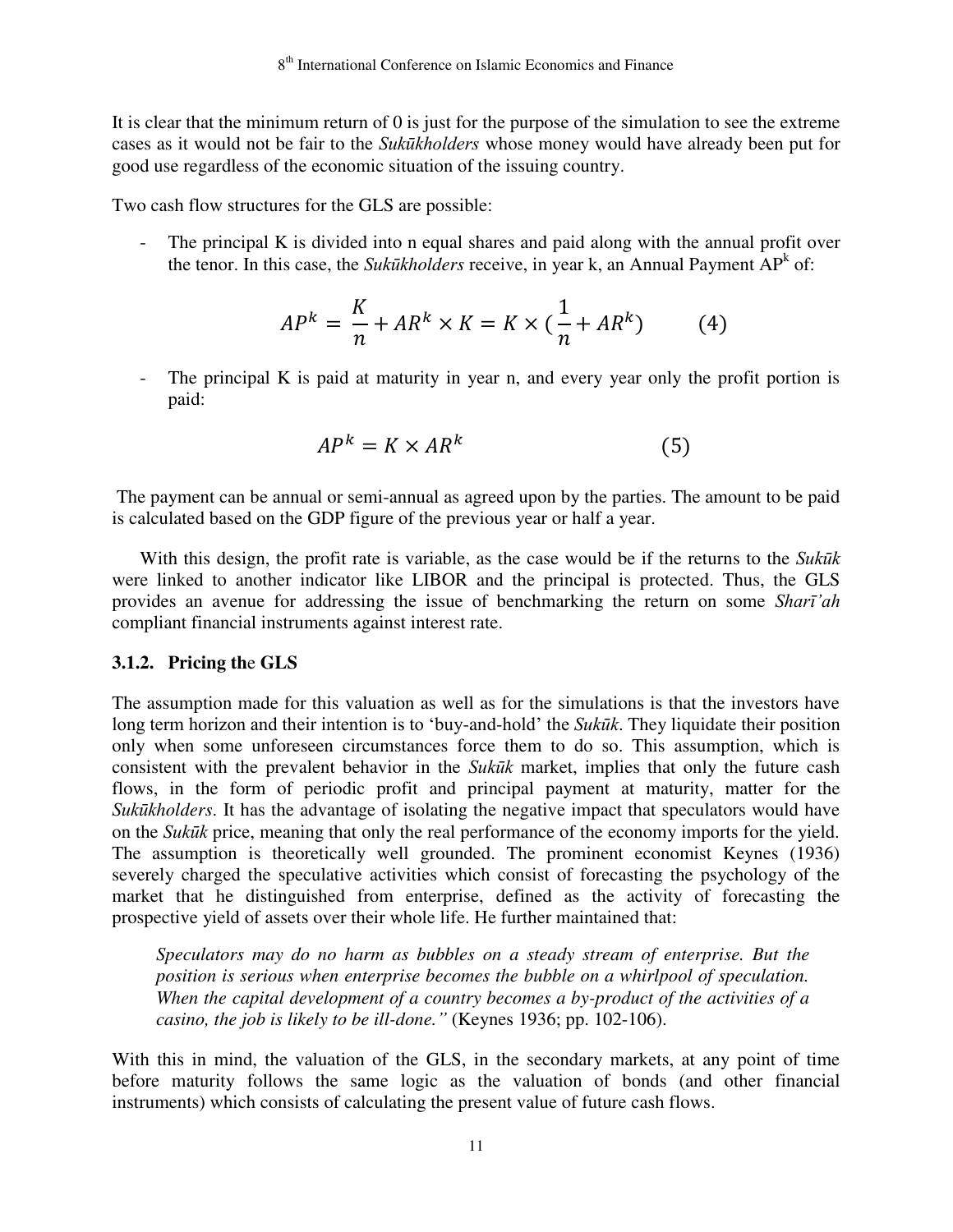To simplify the discussion, we consider the second scenario presented above whereby the periodic payment is constituted of only the profit portion  $AP^{\wedge}$  while the principal K will be paid at maturity. The price of GLS at any point of time before maturity is given by:

$$
PV = \sum_{k=1}^{n} \frac{AP^k}{(1+r)^k} + \frac{K}{(1+r)^n}
$$
(6)

Where:

 $PV =$  the present value of GLS;

 $n =$  the number of periods (e.g. years) from the date of valuation to the maturity date;

 $AP^{\kappa}$  = the cash flow at period " k " which represents the value of the share of profit at that period.  $AP^k$  is obtained based on equation (5).

K = is the principal that the *Sukūkholders* disbursed for the development of the project.

r = is the required rate of return to the *Sukūkholders*.

There are two unknowns that need to be estimated for the determination of PV, i.e. the fair price of GLS: the periodic cash flow  $AP<sup>K</sup>$  and the required rate of return r. It is worth remarking that the required rate of return is positively related to the uncertainty or risk associated with  $AP^{\kappa}$ . Therefore, the key point in the pricing exercise resides in the accurate estimation of the risk associated to  $AP^k$  which depends on the economic performance of the issuing country in year k.

According to Costa et *al.* (2008), who studied price behavior of the Argentina-Indexed Warrant, after its successful introduction to the market, the yield at which these new instruments were implicitly discounted can be broken down in three components: (1) the risk free rate which represents an opportunity cost, (2) a default premium, (3) a residual premium, identified as novelty premium. For the GLS, all these components would be relevant beside the economic growth risk premium that would compensate the investors for bearing the country growth risk.

An issue that may arise is the determination of a proxy for the risk free rate knowing that in an Islamic finance framework interest is banned and any gain should be associated with risk as stipulated by the famous legal maxim "*al ghunm bil ghurm'*. However, for the simplicity of the analysis, we consider the return on *Mudhārabah* deposits as proxy for opportunity cost. *Mudhārabah* deposit carries, in practice, a return similar to conventional fixed deposits, although they are very different in theory (Rosly and Zaini 2008; Diaw and Mbow, 2011). Hence, the **risk free rate** component, which is a proxy for opportunity cost, would be replaced by the return to *Mudhārabah* deposits, assuming that the *Sukūkholders* would be able to put their money in a *Mudhārabah* account if they wish.

The *Sukūkholders* will be exposed to the **default risk**. However, the risk would be lower compared to the credit risk carried by a plain vanilla bond or a *Sukūk* linked to a variable interest rate benchmark. This stems from the construction of the GLS which matches the payment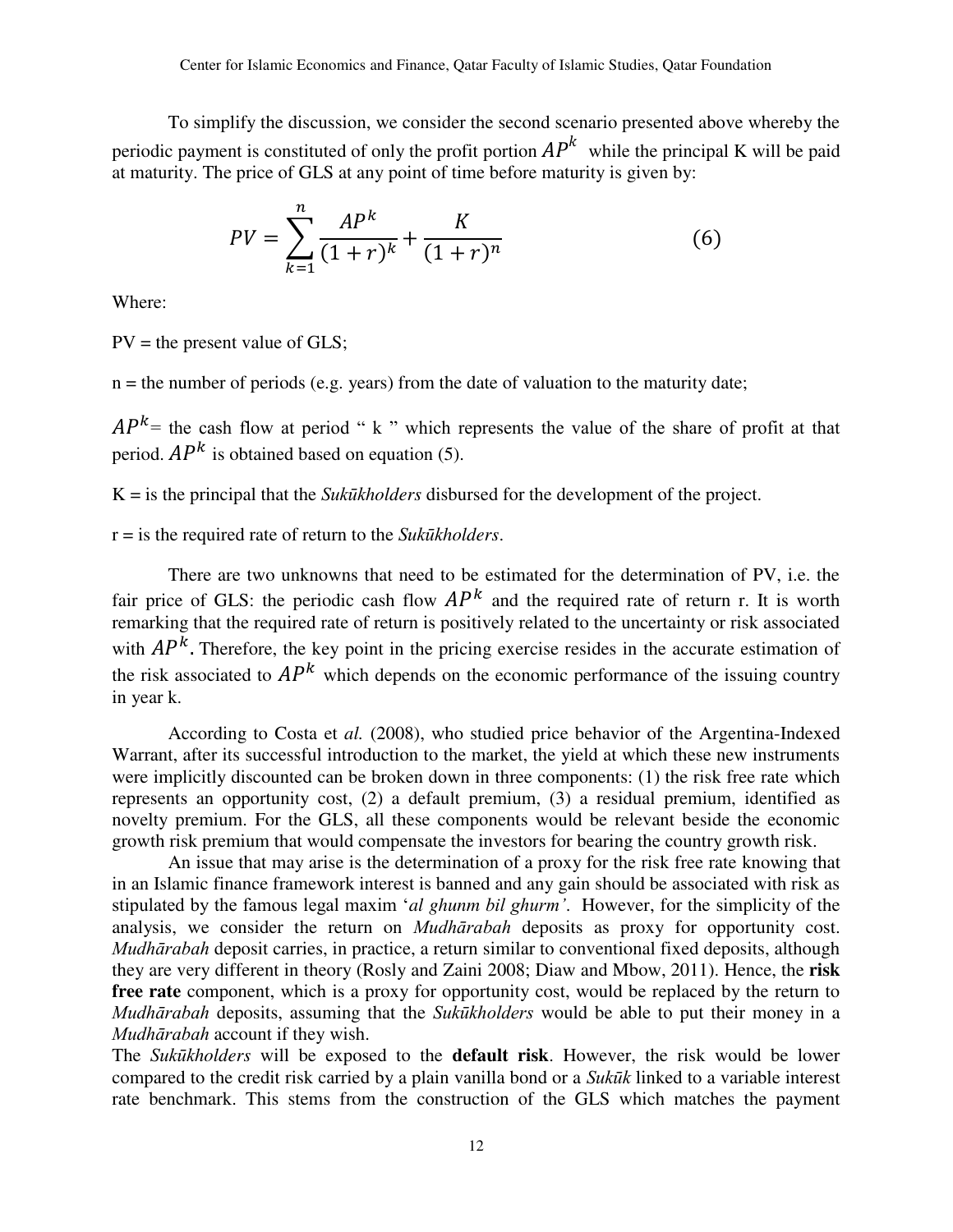obligations to the payment ability. When the GDP growth is low, government revenues proportionally decline but the payment to the *Sukūkholders* declines too. This feature makes the probability of default for GLS lower than the conventional bond and it is translated into a lower default premium (Ruban *et al.* 2008).

**Growth risk** is another element that needs to be accounted for the determination of the discount rate for the GLS. As indicated by equation (1),  $x^k$  % is a function of  $x^0$  % and  $I^k$ . The latter variable depends on the baseline growth rate and the rate of growth in year k. While  $G^o$  is a matter of agreement between the parties,  $G^k$  is rather determined by the economic conditions of the issuing country, and it represents the key variable meant to capture the economic rationale of GLS. This is because the Annual Return will vary in function of the variations of  $G^k$ .

Lastly, Costa et *al.* (2008) show that investors require a premium for new financial instrument termed as **novelty premium**. The findings of the authors, nonetheless, suggest that this type of premium is likely to decay fast over time, as the market participants became familiar to the instrument. This is confirmed by the results of the study carried out by Borensztein and Mauro (2004) as well as that of Kamstra and Shiller (2009) who found that the premium would be relatively small.

In sum, the forgoing analysis points out that the components of the discount rate r for the determination of the present value of the GLS at any point of time before maturity are as follows:

## $r = r_d +$  default premium + growth risk premium + novelty premium.

Since the GLS are assumed to be issued in US dollars, the exchange rate risk is relatively negligible for foreign investors.

The discussion thus far carried out shows that the GLS are likely to be priced higher than the conventional debt instruments, particularly in the first stage of their introduction to the market. However, the opportunities that they offer for a better management of a country debt make it worthwhile to pay for the additional costs. The current debt crisis in some countries of the European Union proves that, when they occur, debt crises are costly not only for the country in question, but also for the investors and the international community.

Having thus, discussed the economics and the mathematical formulation of the GLS, the next step is to discuss few issues that may arise from a *Fiqhi* perspective.

#### **3.2. An analysis of the model from Sharī'ah perspective 3.2.1. Sharī'ah justification of GLS**

*Sharī'ah* compliance is a necessary condition for any product to be acceptable in Islamic finance. Two main aspects of *Sharī'ah* compliance can be identified:

- Conformity to the key *Sharī'ah* rulings pertaining to commercial transactions, such as the principle of mutual consent, the prohibition of *Ribā*, *Gharar*, *Maysir* and illicit goods.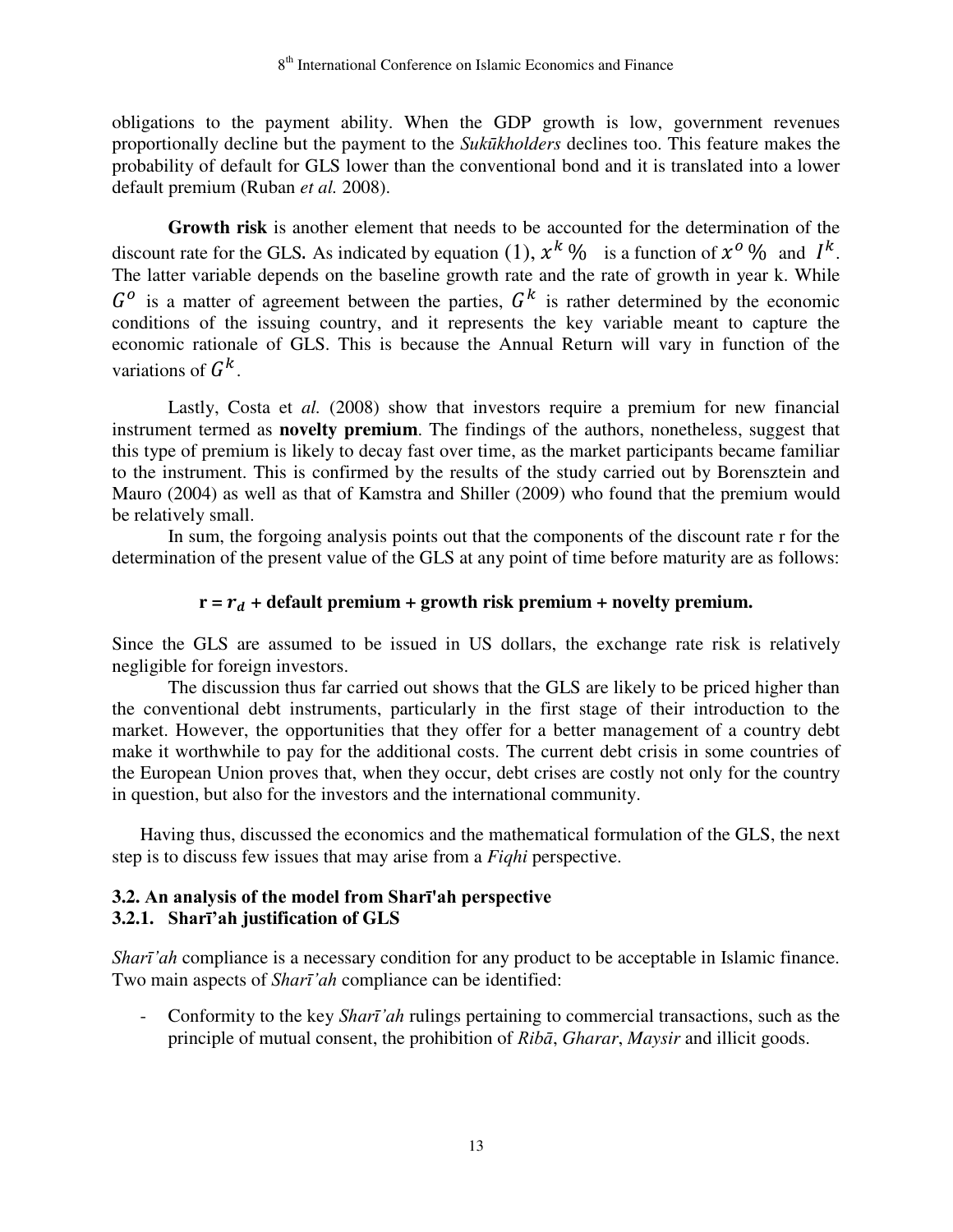- Upholding *Maqāsid al*-*Sharī'ah* (the objectives of *Sharī'ah*) in transactions which consist of the realization of *Maslahah* in the outcome and the achievement fairness in the terms of the contract<sup>12</sup>.

Showing the *Sharī'ah* compliance of the GLS requires, therefore, testing them against the elements in the two aforementioned aspects.

Analyzing the conformity of a product to *Sharī'ah* principles in the light of the first aspect (i.e. key *Sharī'ah* ruling in commercial transactions) can be carried out in two equivalent ways. The analysis can be done indirectly, by showing that the product is in conformity with each of the five elements mentioned under that aspect. The analysis can also be done directly by proofing that the underlying transaction fits one or a combination of *Sharī'ah* nominate contracts. We adopt the latter method as it appears more convenient.

*Istisnā'* would certainly be the most appropriate concept for the development of a nonrevenue generating project. However, the non-tradability of *Sukūk Istisnā'* makes them less attractive as a fund raising instrument in the capital market. On the other hand, a simple *Ijārah* would require the delivery of the asset to justify the rental payment. Forward *Ijārah* (*Ijārah almawsūfah fī al*-*dzimah*) overcomes this shortcoming and can be taken as the underlying *Fiqh* concept for GLS. This structure allows the *Sukūkholders*, through their representative, to undertake the construction of the project, lease it to the government and receive the payments (principal + profit), over the tenor of the project.

Forward lease is a sale of future benefits or usufructs for a price which can be paid in advance or deferred. The concept may be used for infrastructure projects whereby the government fully describes the specifications of the infrastructure to be delivered in the future. Thus, a SPV can enter into a contract of forward lease with the government for the usufruct of an asset to be delivered, and then issues *Sukūk* for the needed amount. This method is stronger than a mere promise to rent which is not binding and its non-fulfillment only implies compensation for actual damage (Lahsasna 2010; Abu Ghuddah, (n.d.)). According to Nasar (2009, [2]) Forward lease is endorsed by the majority of the Muslim jurists (*Mālikīs*, *Shāfi'īs* and *Hanbalīs*) who consider it a form of Salam contract. Thus, the legality of Forward *Ijārah* is derived from that of two basic contracts which are Salam and *Ijārah*.

Once the contract is concluded in this stage the delivery of the project as specified is on the liability of the *Sukūkholders* whereas the Government is liable to pay the price K+P (i.e. invested capital plus profit). With the forward lease contract, the *Sukūk* will be tradable in the secondary market, once the project starts.

If the first mode of payment (as in equation (4)) is adopted, then the transfer can be done for free at the end of the contract. But if the second mode is adopted (as in equation (5)), then the *Sukūk* are to be redeemed at their nominal value, for instance. AAOIFI (2004a) and Islamic *Fiqh* Academy, in its Resolution No. 110(4/12), have accepted the transfer of ownership through a separate contract of gift. AAOIFI has also endorsed the redemption of *Sukūk Ijārah* for nominal value, in its 2008 statement.

l

 $12$  See Diaw and Boon Ka (2010) for elaboration.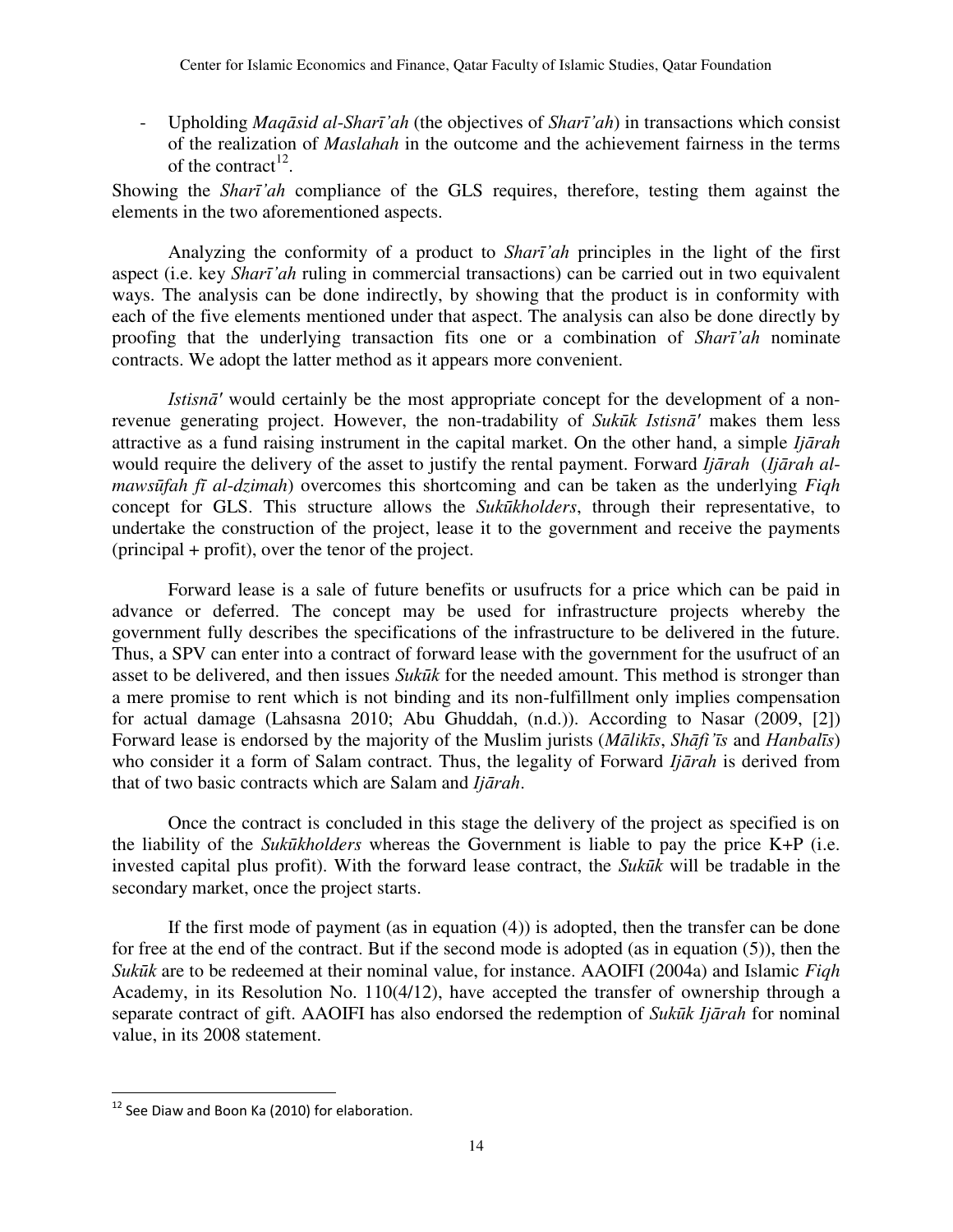Since *Ijārah* is a sale of usufruct, the price should be known at the beginning, for otherwise there will be *Gharar*. Nevertheless, it is allowed to have different lease contracts for subsequent periods with different rentals agreed upon at the beginning of each contract. For instance, a country X may issue GLS in March 2010, with tenor of 5 years and a rental payable annually in June, every year. This contract can be considered as a succession of 5 lease contracts of one year each. At the beginning of each period, i.e. in March, the contracting parties sign the new contract which lasts for one year. The first annual payment would occur in June 2010, based on the GDP figure of 2009. Such an arrangement would allow taking into account the usual lag for publishing GDP data and the collection of the taxes.

As for the second aspect of *Sharī'ah* compliance i.e. upholding the objectives of *Sharī'ah* in transactions, the GLS clearly constitutes a *Maslahah*. This is because, not only they allow deals that benefit the contracting parties but also they do it in a better way than many traditional investments. Investment is supposed to support productive activities, however, it is not evident that many investments in the stocks market and mutual funds serve the real economy. The GLS, as designed above, do. The proceeds from the *Sukūk* issuance are normally used by the issuer for developing infrastructure projects that ultimately add value to the economy. Hence the GLS constitute a *Maslahah* in that their outcomes are beneficial to the society.

The terms of the contracts in the GLS model are balanced. This is evidenced by its risk sharing characteristics. By accepting to have an exposure to the economic performance of the issuing country, the *Sukūkholders* share with it the upside and downside of its economy. Thus, the interests of the contracting parties move in the same direction, and that constitutes a form of fairness in the terms of the contract.

## **3.2.2. The Issue of indexation**

The issue of indexation has, for a long time, drawn the attention of the contemporary Muslim scholars as evidenced by the numerous seminars held under the auspice of Islamic *Fiqh* Academy, to discuss the issue. One of the reasons for this particular attention is the fact that with the prohibition of *Ribā* in all its forms, the amount of a debt should remain unchanged even though the purchasing power of the currency falls for one reason or another. This could put a creditor in an uncomfortable situation. Thus, based on the experts' research on the matter, the Islamic *Fiqh* Academy Resolution No. 115 (9/12), states that:

*"In principle debts that have already been created in terms of a certain currency should be repaid in terms of that same currency and not in terms of an equivalent value, because a debt has always to be settled with its exact similar. It is therefore impermissible to link the already existed debts, whatever their source might be, to price level"*

Further in the same Resolution, the Academy emphasizes that it is impermissible from a *Sharī'ah* viewpoint to link, at the time of concluding a debt, the repayable amount to variable, like gold and silver, growth rate of Gross national Product (GNP), interest rate, price of a basket of commodities. The prohibition is due to the presence of a great deal of *Gharar* and uncertainty in that indexation, since neither of the parties knows what will be the commitment at the end.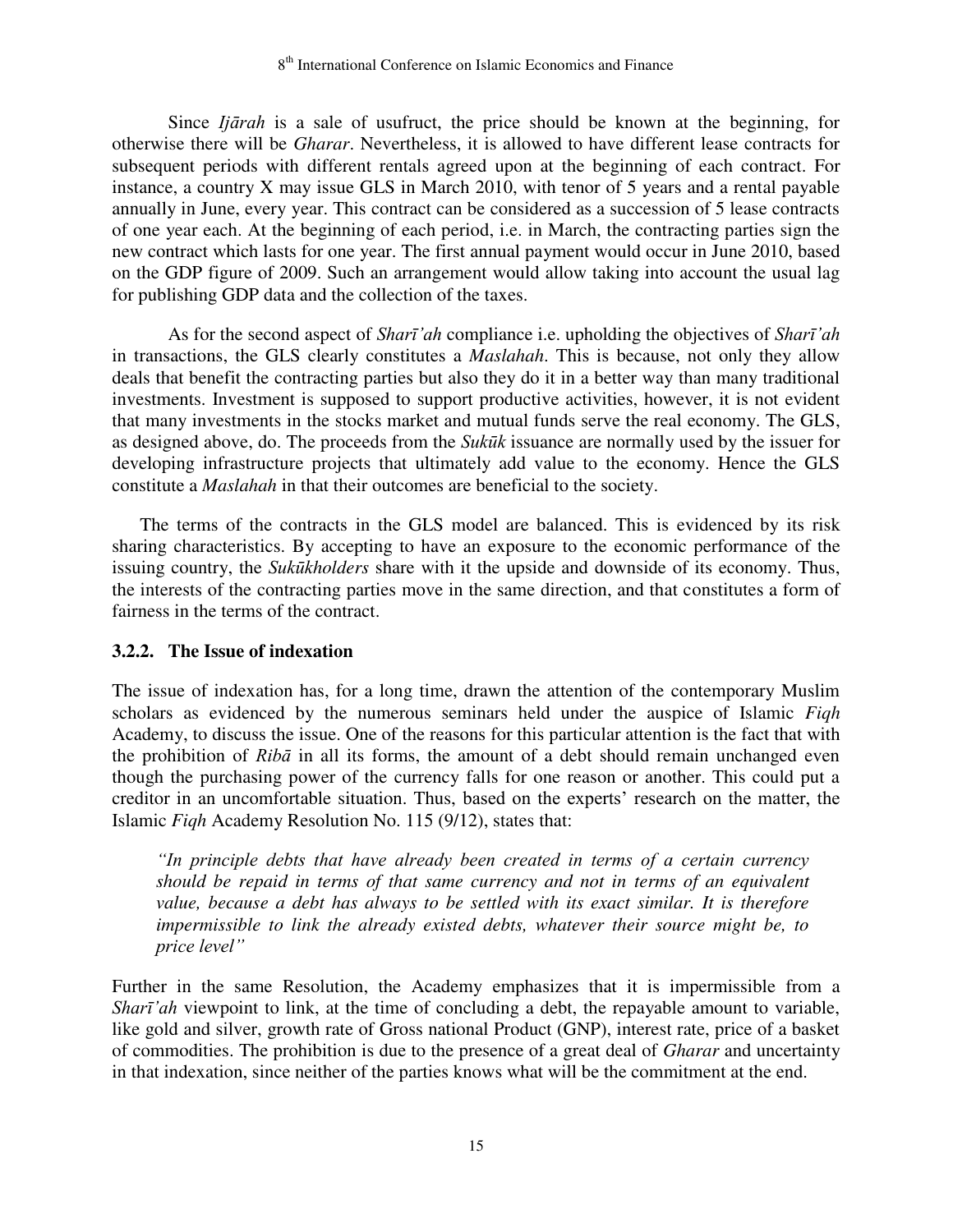The indexation in the GLS model is, however, different from that one dealt with in the Resolution. In the Resolution the condition of the variability of the amount to be repaid is contained in the same contract that creates the debt. But in the context of GLS, there is a succession of *Ijārah* contracts and the rental of each is known at the beginning. It is the same procedure that is used to link the return in *Sukūk Ijārah* to LIBOR. It follows from this basic difference that the prohibition in the Resolution does not concern the form of indexation practiced with GLS.

## **4. GDP-linked Sukūk: Empirical analysis**

The GLS are new model which is not yet introduced to the market. Therefore, it is not possible to observe the behavior of their returns. Thus, to test the effectiveness of the model we look into the characteristics of the returns by applying backtesting method.

Thus the simulations permit the study of the behavior of the proposed models under various scenarios to unveil their risk-return profiles. They also make it possible to compare their hypothetical returns to that of some standard benchmark for debt and equity instruments. With the simulations results the diversification opportunities offered by the models are also examined.

## **4.1. Backtesting GLS: Method and data**

Backtesting is a method that permits the comparison of the ex ante forecast from a model to the actual or ex post realization of the variable of interest. (Christoffersen 2008).

Backtesting has been used in the academia as well as in the finance industry to detect possible flaws in a model and check the consistency of its predicted properties. In risk management backtesting has been employed systematically to test the accuracy and efficiency of the Value-at-Risk (VaR) models which are extensively used to manage market risk. The Basel Committee on banking Supervision (BCBS) has endorsed the use of backtesting in conjunction with the internal models approach to determine market risk capital requirements. Thus, the backtest help evaluate and validate the model being used internationally by banks in agreement with the regulatory body (BCBS 1996; Lehikinen 2007, p.24).

The objective of the backtesting is to see what would have happened if the GLS were issued in some selected developing countries few years back. Thus, five countries from different regions of the Muslim world are chosen. These are: Algeria, Bahrain, Malaysia, Senegal and Uzbekistan. It is expected to get useful insight from this diversity, given the relative integration of economies from a same region. Thus, each of the five countries comes from a different region of the Muslim world. Table 1 shows the correlations coefficients between the GDP growth of the selected countries and that of their respective regions from 1990 to 2009.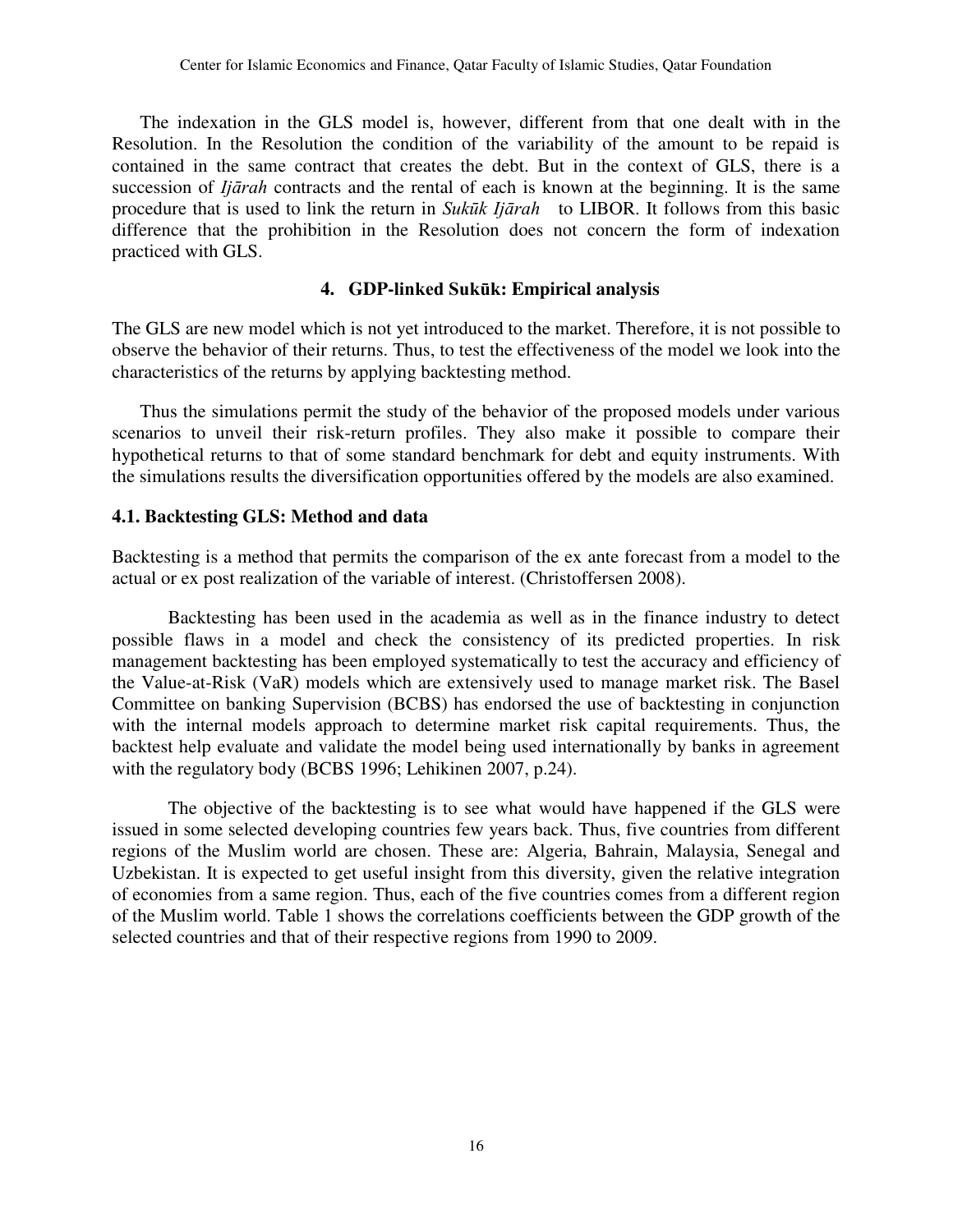|                 | World    | <b>North</b><br>Africa | <b>Middle</b><br>East | <b>South</b><br><b>East Asia</b> | Sub<br>Saharan<br>Africa <sup>13</sup> | <b>Former</b><br><b>Soviet</b><br>Union <sup>14</sup> |
|-----------------|----------|------------------------|-----------------------|----------------------------------|----------------------------------------|-------------------------------------------------------|
| <b>Algeria</b>  | 0.228    | 0.607                  | 0.231                 | $-0.324$                         | 0.740                                  | 0.642                                                 |
| <b>Bahrain</b>  | $-0.012$ | $-0.241$               | 0.443                 | 0.248                            | $-0.087$                               | $-0.028$                                              |
| <b>Malaysia</b> | 0.449    | $-0.304$               | 0.403                 | 0.969                            | $-0.157$                               | $-0.339$                                              |
| <b>Senegal</b>  | 0.585    | 0.506                  | 0.245                 | $-0.094$                         | 0.591                                  | 0.496                                                 |
| Uzbekistan      | 0.204    | 0.463                  | 0.255                 | $-0.288$                         | 0.768                                  | 0.909                                                 |

**Table 1: Correlation Coefficients between GDP Growth rate of the Selected Countries and that of their respective regions from 1990 to 2009**

Except Bahrain, for each of the selected countries the correlation coefficient of the GDP growth rate with that of its corresponding region is grater than 0.5. This strong correlation suggests that the results of the backtest obtained from the sample would be valid for the vast majority of Muslim countries which are the potential issuers of the GLS.

The real GDP of the selected countries from 1969 to 2009, in 2005 dollars, are obtained from Economic Research Service of the United States Department of Agriculture. The choice of real GDP is explained by the fact that it isolates the effect of inflation on GDP figures and, thus, constitutes a more accurate measure of economic performance than the nominal. We retrieved from the internet<sup>15</sup> the 6-Month LIBOR rates for the specified period, and then computed the annual average. The annual returns for the MSCI World are also collected from DataStream. MSCI World is a stock market index of 1500 stocks from 23 developed countries. LIBOR and MSCI World can be considered as global benchmarks for two asset classes (i.e. debt and equity). The correlation coefficients between the countries indices and the annual rates of return for LIBOR and MSCI are computed to examine the diversification opportunities that the introduction of GLS would provide to those portfolios which are highly correlated to these 2 benchmarks.

l

<sup>&</sup>lt;sup>13</sup> Excluding South Africa.

<sup>&</sup>lt;sup>14</sup> Excluding Russia and Ukraine.

<sup>15</sup> [www.wsjprimerate.us,](http://www.wsjprimerate.us/) accessed on July 11, 2010.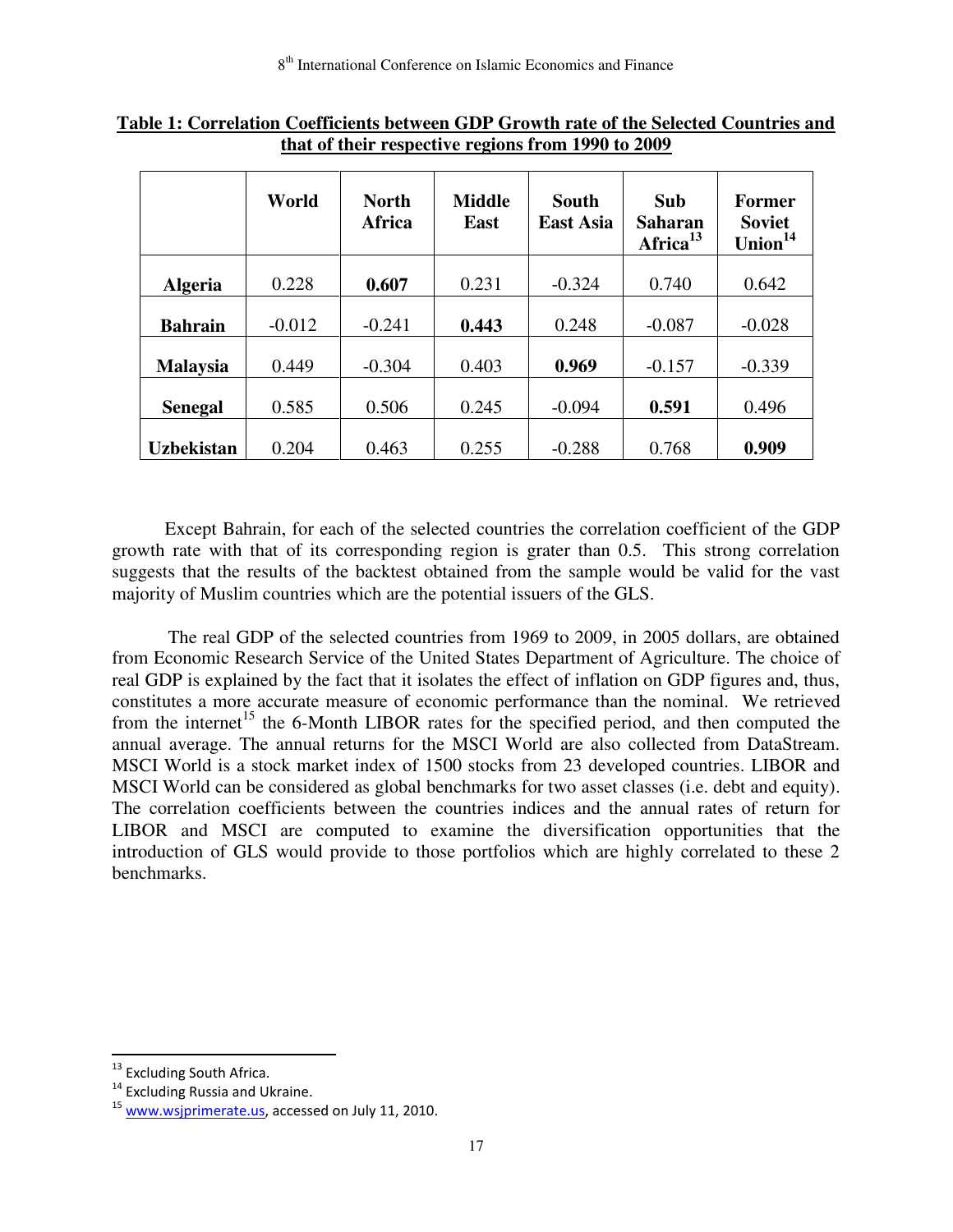The construction of the Annual Returns for each country is as follows:

i. The Index I, as in equation (2) is first constructed using the GDP data:

$$
I^k = \frac{G^k}{G^0}
$$

Where:

- $\sim$   $G^{\circ}$  is the growth rate of the GDP agreed upon by the contracting parties as baseline in year 0. For this backtest, 1995 is taken as year 0 and  $G<sup>o</sup>$  represents the moving average of the growth rate of the country from 1970 to year  $k^{th}$ . Where  $1 \le k \le 11$ , i.e. from 1996 to 2006. The moving average is of nature to reduce the volatility of the index as compared to the normal average, since it also captures the most recent development of the GDP.
- $G^k$  is the growth rate of the GDP at year  $k^{th}$ .
- $I^k$  is an index that measures an increase or a decrease of the growth rate of the GDP in year  $k<sup>th</sup>$ , as compared to that of the baseline.

Thus,  $I^5$  represents the value of the index in the 5<sup>th</sup> year, i.e. in 2000, and  $G^0$  the average rate of growth from 1970 to 2000.

ii. The following step is the computation of the Annual Return, based on equation (3):

$$
AR^{k} = \max[x^{k}\% \; ; \; 0] = \max[I^{k} \times x^{0}\% \; ; \; 0]
$$

 $- x<sup>0</sup>$ % is the initial rate of profit agreed upon by the parties at the beginning of the contract. For the sake of comparability  $x^{0}\%$  is set at 5% which is close to that of 6-Month LIBOR rate in January 1996.

 $\int x^k \, \frac{\alpha}{6}$  is the rate of return at the k<sup>th</sup> year, after issuance.

## **4.2. Analysis of the results**

Tables 2, provides a summary statistics for the annual values of the indices and the annual rates of returns of the GLS over the 11 years.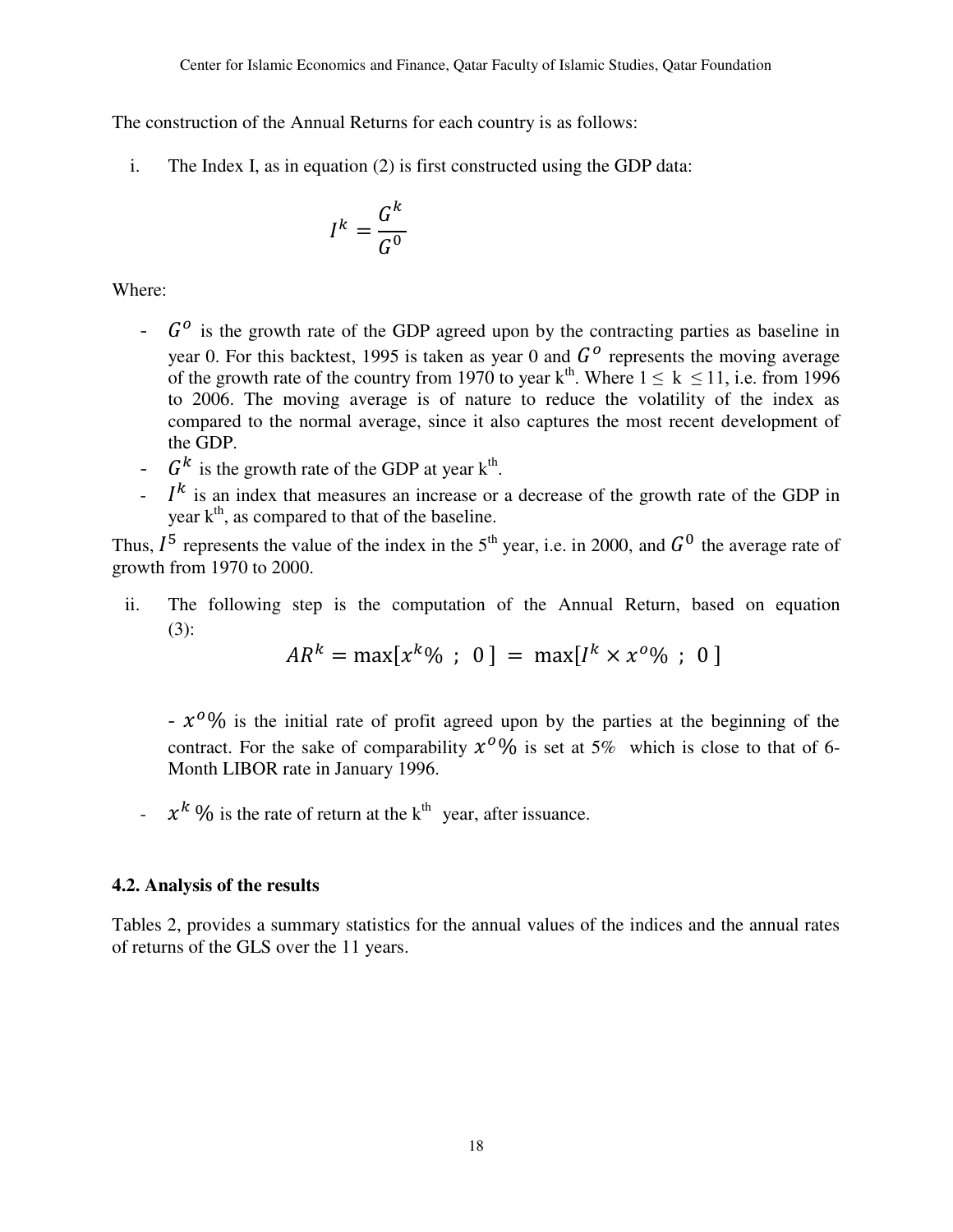|                   | Index(I) | <b>Average</b><br><b>Return</b> | <b>Annual</b><br>average | <b>MS</b><br><b>WRLD\$</b> |
|-------------------|----------|---------------------------------|--------------------------|----------------------------|
|                   |          |                                 | 6-Month                  | <b>Index</b>               |
|                   |          |                                 | <b>LIBOR</b>             | Average                    |
|                   |          |                                 |                          | <b>Return</b>              |
|                   |          |                                 |                          |                            |
| <b>Algeria</b>    |          |                                 |                          |                            |
| Average           | 0.97     | 4.87                            | 4.28                     | 8.01                       |
| Std Dev.          | 0.44     | 2.19                            | 1.90                     | 17.53                      |
| <b>Bahrain</b>    |          |                                 |                          |                            |
| Average           | 1.51     | 7.57                            | 4.28                     | 8.01                       |
| Std Dev.          | 0.34     | 1.69                            | 1.90                     | 17.53                      |
| <b>Malaysia</b>   |          |                                 |                          |                            |
| Average           | 0.76     | 3.80                            | 4.28                     | 8.01                       |
| Std Dev.          | 0.40     | 1.99                            | 1.90                     | 17.53                      |
| <b>Senegal</b>    |          |                                 |                          |                            |
| Average           | 1.53     | 7.66                            | 4.28                     | 8.01                       |
| Std Dev.          | 0.59     | 2.96                            | 1.90                     | 17.53                      |
| <b>Uzbekistan</b> |          |                                 |                          |                            |
| Average           | 2.79     | 13.95                           | 4.28                     | 8.01                       |
| Std Dev.          | 0.83     | 4.16                            | 1.90                     | 17.53                      |

#### **Table 2: Summary Statistics for GLS for the period 1996-2006**

For 3 countries (Bahrain, Senegal, Uzbekistan), the average value of the Index would have been greater than 1 implying higher costs for the issuing countries (but higher return for the investors). The highest increase was recorded with Uzbekistan whose average payment obligation would have increased by 179%. On the other hand, the lowest average Index is that of Malaysia, with a value of 0.76, implying a decrease of 24% of the average payment obligation as compared to its initial value. Except Uzbekistan, the average returns and the standard deviations of the GLS are less than that of MSCI Index.

A closer investigation of the reasons for the contrast between the Malaysian scenario and that of Uzbekistan corroborates a point that we made earlier pertaining to the variables that would have greater impact on the value of the Index or the Annual Return. By considering the average growth rate of these two countries in the two sub-periods before the issuance (i.e. 1970 – 1995) and after the issuance (i.e. 1996 – 2006), it appears that the two economies evolved in a contrasted fashion. For the first sub-period, the average growth rate is 7.4% and 1.6% for Malaysia and Uzbekistan respectively, whereas the figures are 4.84% and 4.88% in the second sub-period. It is worth noting that Malaysia was hit by a severe financial crisis in 1997 that badly affected the economic performance of the country in subsequent years. Whereas, Uzbekistan experienced an economic improvement after the dislocation of the Soviet Union to which it belonged. Thus, if the changes in the Index for Malaysia are within acceptable limits - as they are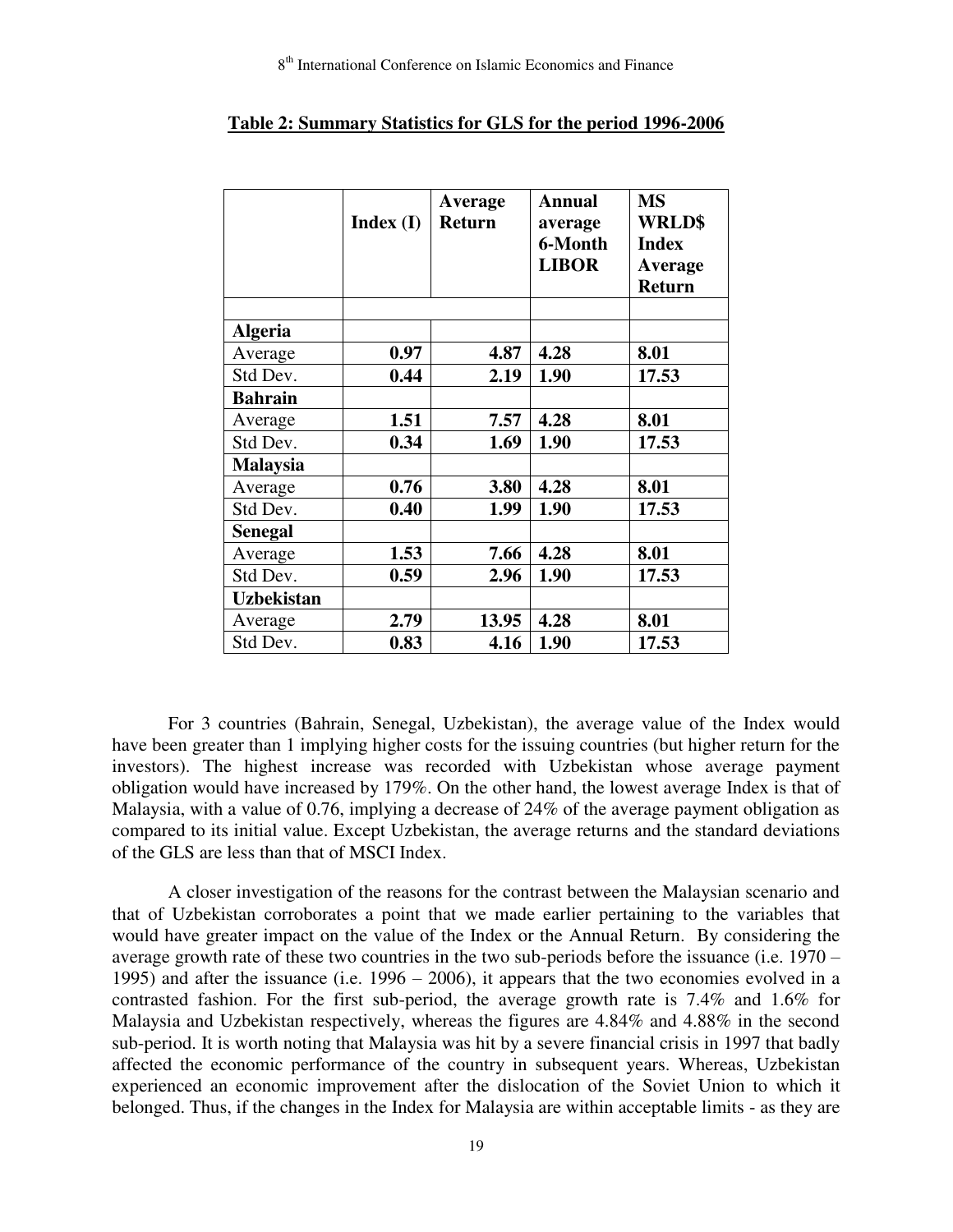in line with the economic rationale of the GLS - that is not the case for Uzbekistan which would have been overburden due to a poor design of the instrument. It follows from this remark that some precautions should be taken when designing the GLS. First, a reasonable forecast of the growth prospects of the issuing country is key element for the choice of the baseline growth and hence for the avoidance of sharp fluctuations. Second, the setting up of ceiling and floor for maximum and minimum payments is also important to avoid the bad effects of wrong forecast or inaccurate estimations that may lead to extreme fluctuations.

For the sake of comparison, the 5-years Malaysian sovereign bonds over the same period (i.e. 1996 – 2006) had an average yield of 4.9%, while the average return on the Malaysian Global *Sukūk*, issued in 2002, is 3.93%. both figures are higher than the average return on GLS over the period of the study which is 3.8%. This result substantiates the point that GLS is not necessarily more expensive than the traditional instruments already in the market.

The results of the backtest show that, as they are designed, the GLS would satisfy the main purpose of their introduction. Thus, Algeria and Malaysia which had economic difficulties during the period would have made lower payment and the contrary is true for the other countries.



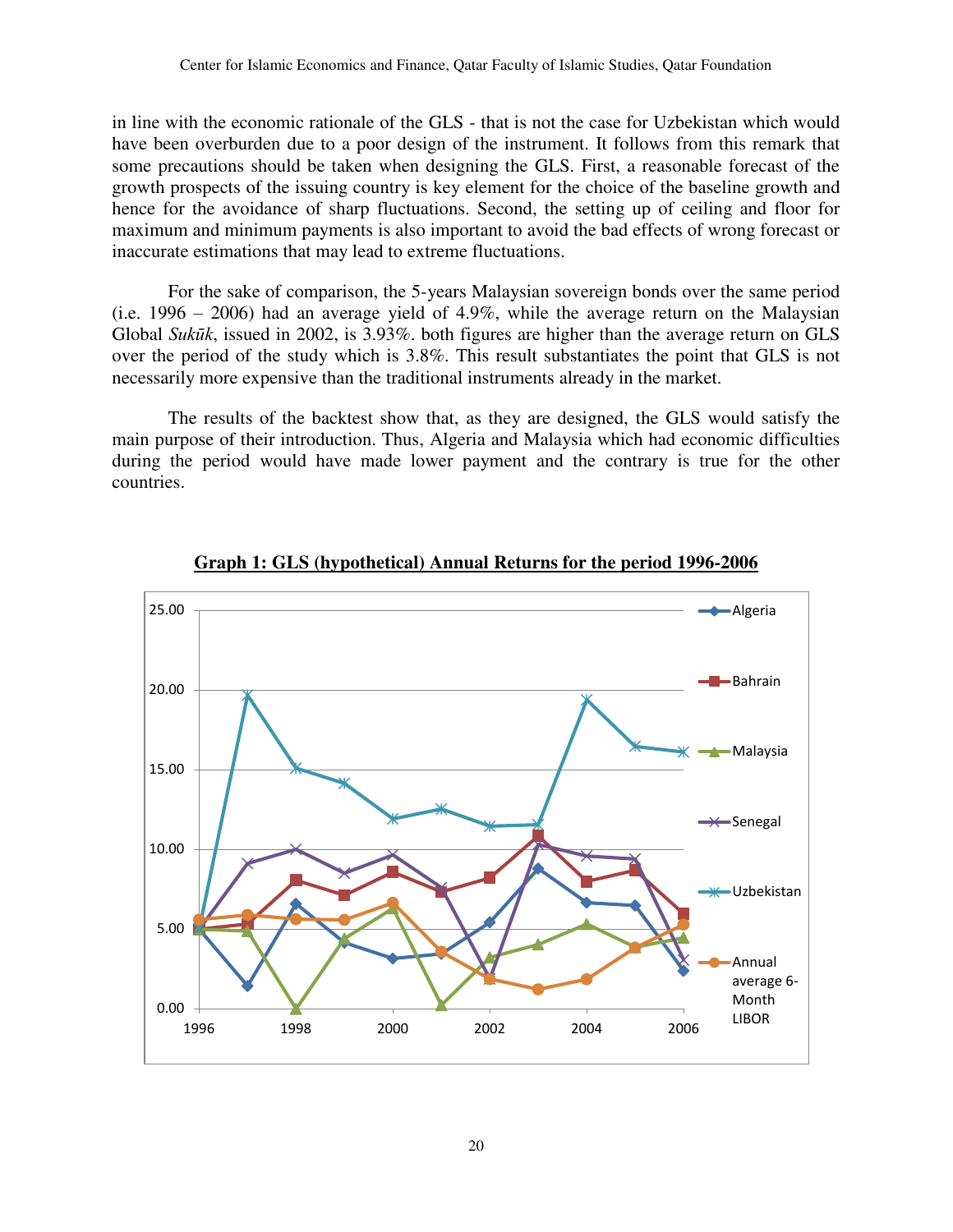Graph 1 shows the evolution of the GLS annual returns over the period of study. Uzbekistan recorded the highest and most volatile annual return for the whole period, whereas Malaysia is the only country which would have not made payment in one occasion (i.e. in 1998, after the Asian crisis).

Between these 2 extremes the remaining GLS annual returns exhibit different behaviors, with values that vary within the range of 1% to 11%.

From the investor perspective, the choice to include the GLS to his portfolio depends very much on the diversification opportunities that they provide. To analyze this aspect, we follow Schroder *et al.*(2004) by considering a method of portfolio optimization in the Markowitz mean–variance framework. This method indicates that to include a new financial asset A in a portfolio P the following equation should hold:

$$
\frac{R_A - r}{\sigma_A} > \frac{R_P - r}{\sigma_P} \cdot \rho_{A,P} \tag{7}
$$

Where  $R_A$  and  $R_P$  are the average returns of A and P;  $\rho_{AP}$ ,  $\sigma_A$ , and  $\sigma_P$  represent respectively the correlation coefficient and standard deviation of A and P; r is a risk free rate. Within this framework, a financial asset is eligible for inclusion to the portfolio if its Sharpe Ratio (i.e. the left-hand side of (7)) is greater than the Sharpe Ratio of the portfolio time the correlation coefficient of the two (i.e. the right-hand side of (7)). Thus, the value of the correlation coefficient is crucial, as, for instance, if the Sharpe Ratio of the portfolio is 2 times greater than that of the new asset, the latter could be included to the portfolio if the correlation coefficient is less than 0.5.

This intuitive approach shows, without need to any detailed calculations, that the GLS would provide a good avenue for diversification to all the portfolios that are highly correlated to LIBOR and MSCI Index, as suggested by the results in Table 3. Indeed, all the correlation coefficients are less than 0.4, some having even negative values.

**Table 3: Correlation Coefficients between the GLS Annual Returns and Selected Benchmarks.**

|                             | <b>Algeria</b> | <b>Bahrain</b> | <b>Malaysia</b> | <b>Senegal</b> | <b>Uzbekistan</b> |
|-----------------------------|----------------|----------------|-----------------|----------------|-------------------|
| Cor. Coef.<br>(I, LIBOR)    | $-0.67$        | $-0.60$        | 0.13            | 0.06           | $-0.04$           |
| Cor. Coef.<br>(I, MSWRLD\$) | 0.34           | 0.02           | 0.10            | 0.38           | 0.21              |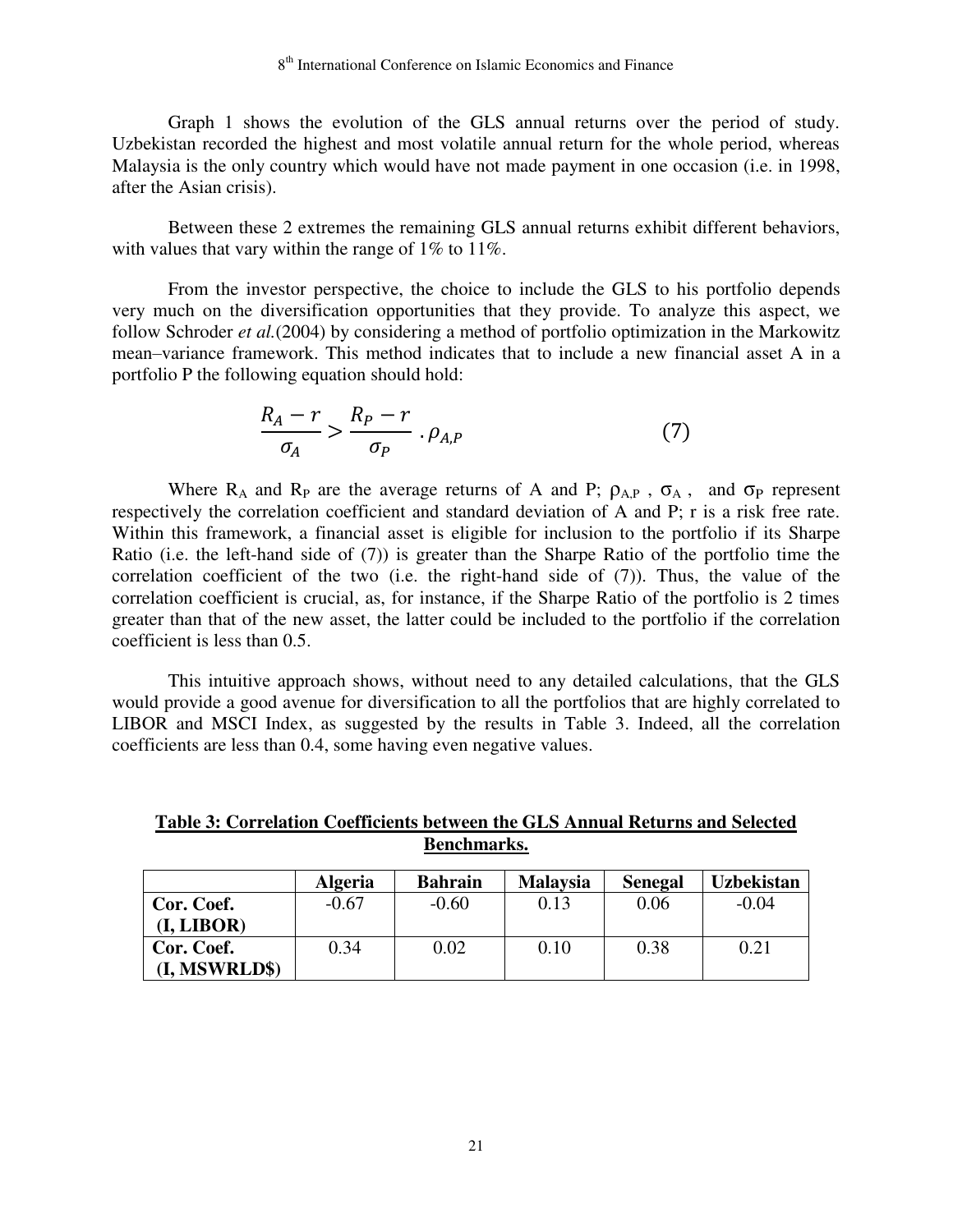## **4.3. Hypothetical example**

A Muslim Country X has an important program for infrastructure development in the next decade. Given the illiquidity in the credit market as a consequence of Global Financial Crisis, Country X wants to diversify it funding sources and tap the excess liquidity in the GCC region by issuing *Sukūk*. On the other hand, the debt crisis in the Euro zone constituted a compelling argument for the government authorities in Country X to fund an important share of these infrastructure projects through state-contingent *Sukūk* (e.g. Commodity-Linked *Sukūk* and GDP-Linked *Sukūk*). An amount K= \$ 1 billion is needed to build schools, universities and hospitals in different districts of Country X. Country X decides to raise the capital  $K = $ 1$  billion through the issuance of a 10-year GLS, in March 2011 with initial annual profit rate of  $8\%$  (i.e. the amount of the first year rental  $=$  \$ 80 million). As the owners of the projects, the *Sukūkholders* will lease the assets (i.e. schools, universities and hospitals) to Country X government which will buy them at maturity for \$ 1 billion. Based on the forecast made by some international financial institutions, Country X GDP growth rate over the next ten years has been estimated and the parties agreed on the baseline GDP growth rate. Further, the parties agreed to set a ceiling and a floor of 50% up and down of the Index  $(I)^{16}$ . This means that with an initial value of  $I = 1$ , the maximum and the minimum values that I can take are 1.5 and 0.5 respectively. Thus, the various estimated I and the corresponding Cash Flow  $(CF_k)^{17}$  are as in the following table:

|                     | 2011 | 2012 | 2013 | 2014 | 2015 | 2016 | 2017 | 2018 | 2019          | 2020 |
|---------------------|------|------|------|------|------|------|------|------|---------------|------|
|                     |      | 1.08 | 0.96 | 0.79 | 0.68 | 0.5  | 0.73 | 1.03 | 1.44          |      |
| $CF_k$ (\$<br>Mil.) | 80   | 86.4 | 76.8 | 63.2 | 54.4 | 40   | 58.4 | 82.4 | $115.2$   120 |      |

**Table 4: Hypothetical Values of I and CFk for Country X GLS**

For this type of *Sukūk* the investors currently require a 7% rate of return. Given that the face value of unit of GLS is \$ 1,000, Country X needs to evaluate the Present Value (PV) of cash flows*,* to determine the number of units of *Sukūk* to be issued. Thus we have:

$$
PV = \sum_{k=1}^{10} \frac{CF_k}{(1.07)^k} + \frac{K}{(1.07)^{10}} = $1,042.92 \text{ million}
$$

To raise the needed fund, the government of Country X has to issue 958847 units of GLS at \$ 1,042.92 per unit.

 $\overline{\phantom{0}}$ 

 $16$  Based on equation (2).

 $17$  Based on equations (5).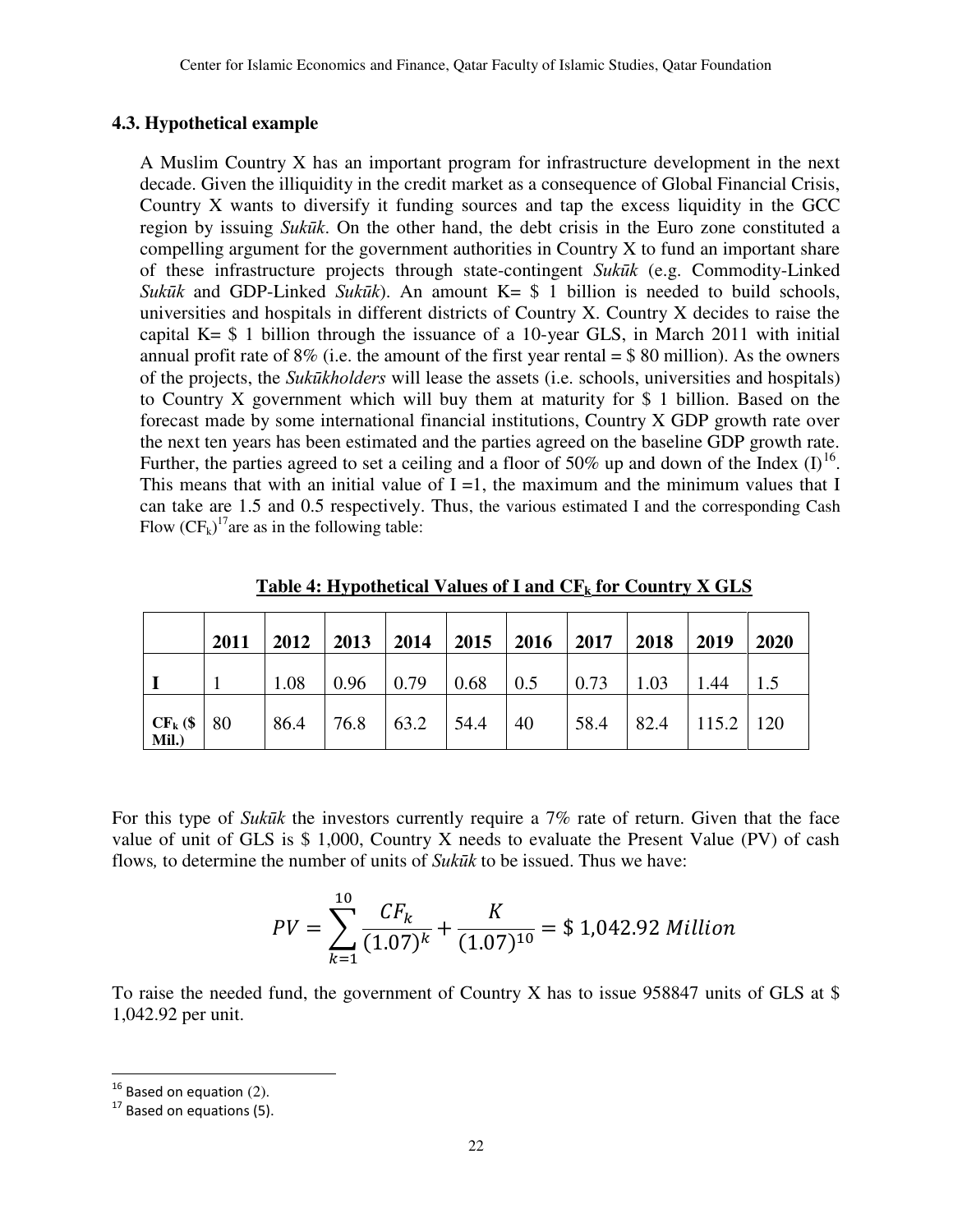#### **5. Conclusion**

In this paper we made a case for GDP-Linked *Sukūk* as an effective tool for non revenue generating infrastructure projects financing in a *Sharī'ah* compliant way. The GLS allow the synchronization of the payment obligation of the issuing government with its payment ability. With the GLS, the investors' capital is guaranteed but the profit rate is function of the performance of the economy. The theoretical analysis as well as the empirical evidence suggests that the returns on the GLS are higher than that on comparable straight bond as the risk is higher with the former. However, the results of the simulation suggest the presence of interesting diversification opportunities with the GLS. From the issuer perspective, GLS appear more expensive than the traditional debt instruments for fund raising, but GLS offer better opportunities for debt management. To prevent sharp fluctuations of the profit rate, we propose the setting of ceiling and floor for that rate.

In the *Sukūk* literature, many writers have complained of the complexity of certain *Sukūk* structures whose construction involves necessarily additional advisory fees compared to the standards financial instruments. We claim that the GLS model is simple by design as only one *Sharī'ah* concept is involved. Therefore, the contracting parties do not need to disburse exorbitant advisory fees for the construction and the endorsement of the structures. If we add to this characteristic the tradability of GLS and its adherence to *Sharī'ah* principles, we reach the conclusion that the model is efficient in both technical and allocative sense, as defined above.

Kamstra and Shiller (2009) maintained that there is a trade off, in debt management, between low cost but volatile short-term debt and higher cost but more stable long-term debt. A government will certainly be concerned with the risk of a sharp increase of the cost of debt servicing during economic down turn when its budget can least afford it. They, thus, made a case for diversifying government obligations to reduce the budget crisis even though it means higher average cost for fund raising. The current debt crisis in Europe gives credit to this argument. Financial instruments like GLS offer Muslim governments the opportunity to diversify their fund raising and address the issue of benchmarking the *Sukūk* against the interest rate. GLS would also be a suitable instrument to be used by institutions like Islamic Development Bank, International Monetary Fund and World Bank to finance projects in Muslim countries.

#### **Bibliography**

- Abu Ghudda, A. S. n.d.. Practical Application of al Ijarah al Mawsufah fi al dhimmah*.* Retrieved on the June  $30<sup>th</sup>$ , 2010 from: www.iefpedia.com.
- Accounting and Auditing Organization for Islamic Financial Institutions (2004a). *Shariah standards*. Kingdom of Bahrain.
- Accounting and Auditing Organization for Islamic Financial Institutions (2008). Statement on Sukuk. Kingdom of Bahrain.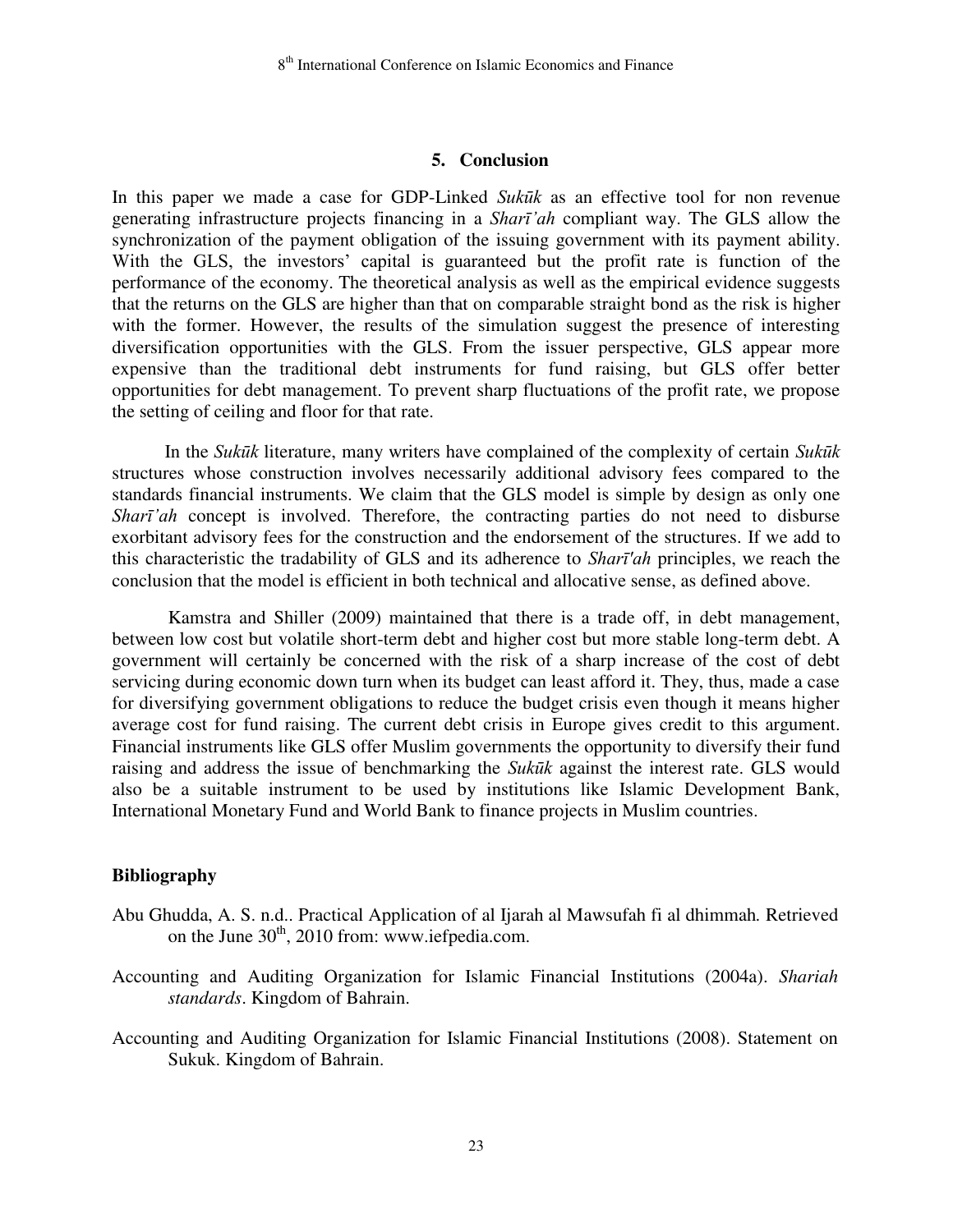- Al-Amine, M. A. 2008. Sukuk Market: Innovations and Challenges*.* In Ali, S.S. (Ed). *Islamic Capital Markets: Products, Regulation and Development,* pp. 33 - 54. Jeddah: IRTI.
- Alhabshi, S.O. 1994. Development of Capital Market under Islamic Principles. Paper presented at the *Conference on Managing and Implementing Interest–Free Banking/Islamic Financial System,* Kuala Lumpur.
- Al-Raysuni, A. 2006. *Imam al-Shatibi's Theory of the Higher Objectives and Intents of Islamic Law*. (Roberts, N. Trans.). Kuala Lumpur: Islamic Book Trust.
- Al-Suwailem, S. 2006. *Hedging in Islamic Finance*. Jeddah: IRTI.
- Al-Zuhayli, W. 2003. *Financial Transaction in Islamic Jurisprudence.* (trans. El-Gamal, Mahmoud) Damas*:* Dar El Fikr.
- Ali, S.S. 2008. Islamic Capital Markets: Current State and Developmental Challenges. In Ali, S.S. (Ed). ). *Islamic Capital Markets: Products, Regulation and Development,* pp. 1 - 19. Jeddah: IRTI.
- Basel Committee on Banking Supervision 1996. *Supervisory Framework for the Use of 'Backtesting' in Conjunction with the Internal Models Approach to Market Risk Rapital requirement.* Basel Committee Publications: Bank for International Settlements.
- Borensztein, E. and Mauro, P. 2002. Reviving the Case for GDP-Indexed Bonds*. IMF Policy Discussion Paper/02/10*.
- Borensztein, E. and Mauro, P. 2004. The Case for GDP-Indexed Bonds*. Economic Policy*, Vol. 19 (38).
- Borensztein, E. and Panizza, U. 2009. The Costs of Sovereign Default. *IMF Staff Papers, Vol. 56, No. 4.*
- Calderon, C. and Serven, I. 2004. *The Effects of Infrastructure Development on Growth and Income Distribution.* World Bank Policy Research Working Paper No. 3400.
- Campbell, D. 2005. A Review of Backtesting and Backtesting Procedures*. Working paper. Washington: Division of Research & Statistics and monetary Affairs-Federal Reserve Board.*
- Chamon, M. and Mauro, P. 2006. Pricing Growth-Index Bonds. *Journal of Banking and Finance 30 (2006) 3349 – 3366.*
- Chapra, U. 2007. Challenges Facing the Islamic Financial Industry. In Hassan and Lewis (ed.): *Handbook of Islamic Banking.* Pp. 325 -357. UK: Edward Elgar.
- Christoffersen, P. 2008. Backtesting. In Cont, R. (Ed.). *Encyclopedia of Quantitative Finance.*  John Wiley & Sons, Ltd.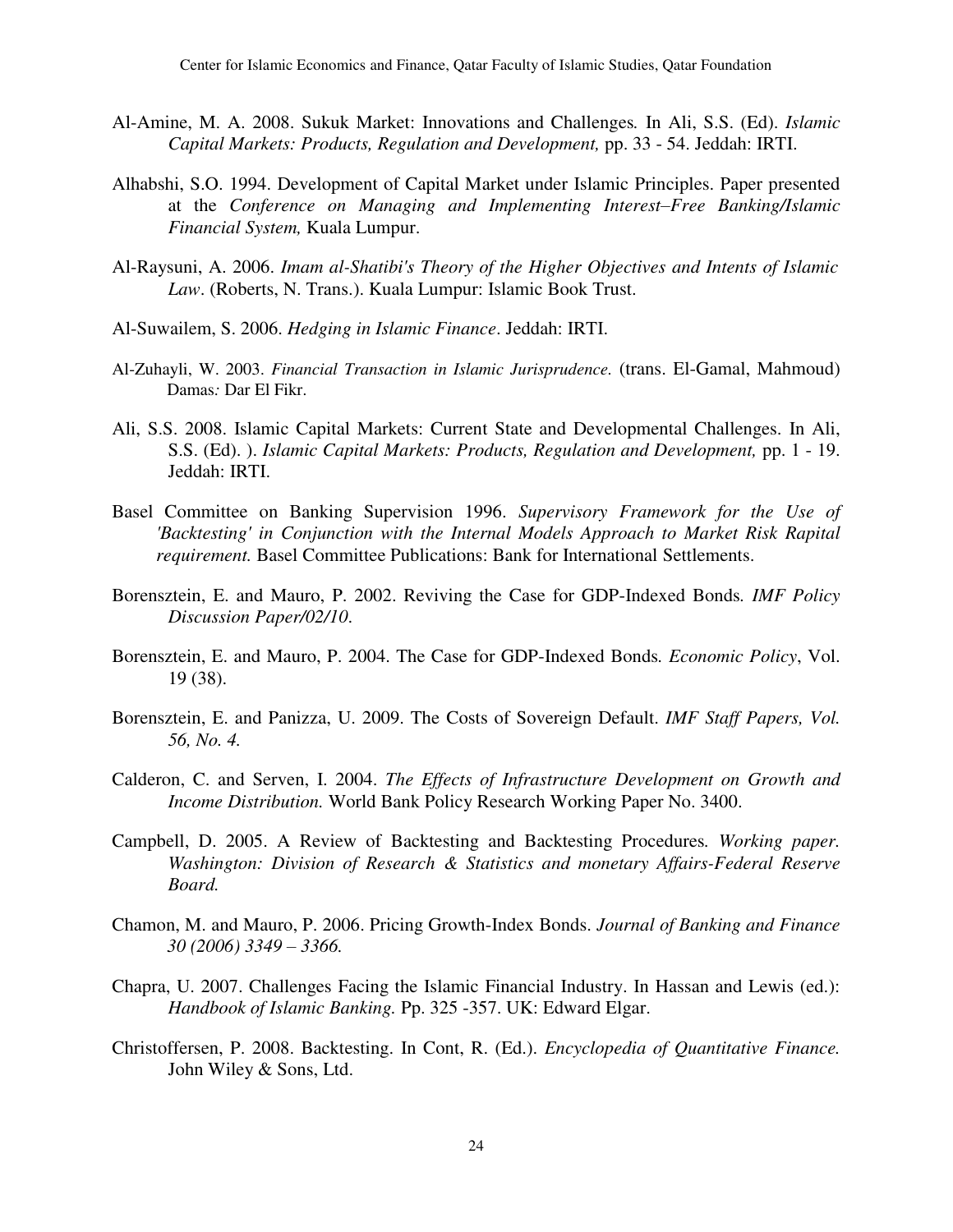Cochrane, J. 2001. *Assets Pricing.* Princeton University Press.

- Costa, A. Chamon, M. and Ricci, L.A. 2008. Is There a Novelty Premium on New Financial Instruments? The Argentine Experience with GDP-Indexed Warrants. *IMF Working Paper* No. 08/109.
- Diaw, A., Boon Ka, A. 2010. *Maqāsid* al-Shariah in Transactions: A *Maqāsid*i Analysis of the Risk Management Strategies and Instruments. Paper presented at the *Fourth Conference on Islamic Banking and Finance: Risk Management, Regulation and Supervision, Sudan.*
- Diaw, A. 2011. *Performance/commodity-linked Sukūk for private and public sector funding: Some proposed models.* (PhD dissertation, The International Centre for Education in Islamic Finance-Malaysia)
- Diaw, A., Mbow, A. 2011. A comparative study of the returns on Mudhārabah deposit and on equity in Islamic banks. *Humanomics,* Vol. 27, No. 4, pp. 229-242.
- Estache, A. and Fay, M. 2007. Current Debates on Infrastructure Policy. *Policy Research Working Paper No. 4410. World Bank*.
- Fabozzi, F.J. and Modigliani, F. 2009. *Capital Markets Institutions and Instruments*. 4<sup>th</sup> edition. New Jersey: Pearson Education.
- Froot, K.A., Scharfstein, D.S., and Stein, J.C. 1989. LDC Debt: Forgiveness, Indexation, and Investment Incentives. *Journal of Finance,* Vol. 44, No. 5, pp. 1335-1350.
- Griffith-Jones, S. and Sharma, K. 2006. GDP-Indexed Bonds: Making it Happen. *United Nation Department of Economic and Social Affairs (UNDESA) Working Paper No. 21.*
- Haneef, R. 2009. From "Asset-backed" to "Asset-light": the Intricate History of *Sukūk. ISRA International Journal of Islamic Finance,* Vol.1, Issue 1.
- Haque, N. and Mirakhor, A. 1998. The Design of Instruments for Government Finance in an Islamic Economy. *IMF Working Paper WP/98/54*.
- Hassan, K. and Lewis, M. K. 2007. *Handbook of Islamic Banking.* UK: Edward Elgar Publishing Limited.
- Howladar, K. 2009. The Future of *Sukūk*: Substance over Form. *Moody's Investors Service.*
- IFSB 2009. Capital Adequacy Requirements For Sukuk, Securitization and Real Estate Investment*.* Standard No. 7, retrieved from www.ifsb.org.
- IIFM 2009. Sukūk Report: A Comprehensive Study of the International Sukūk Market. IIFM.
- Iqbal, M. and Khan, T. 2004. *Financing Public Expenditure: An Islamic Perspective.* Occasional Paper no 7. Jeddah: IRTI.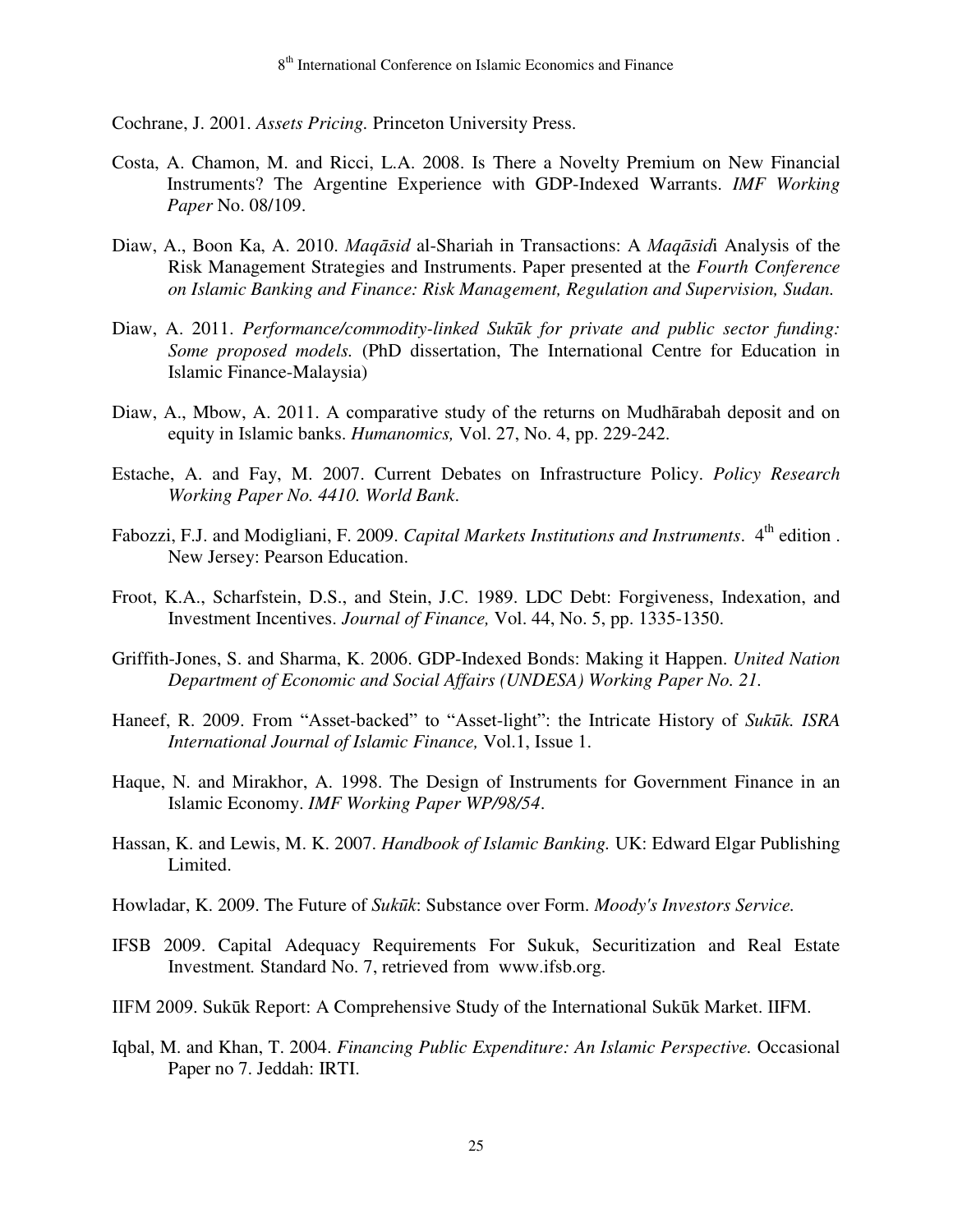- IRTI 2000. *Resolutions and Recommendations of the Council of the Islamic Fiqh Academy 1985- 2000.* Jeddah: IRTI.
- Jobst, A., Kunzel, P., Mills, P., and Sy, A. 2008. Islamic bond issuance- What Sovereign Debt Managers Need to Know. *IMF Policy Discussion Paper.*
- Kahf, M. 1997. *Instruments of Meeting Budget Deficit in Islamic Economy.* Research Paper No*. 42.* Jeddah: IRTI
- Kamstra, M. and Shiller, R. 2009. The Case for Trills: Giving the People and their Pension Funds a Stake in the Wealth of the Nation. *Cowles Foundation Discussion Papers No. 1*7*17*.
- Keynes, J.M. 1936. *The General Theory of Employment, Interest and Money.* Electronic version available at http://gutenberg.net
- Krugman, P. 1988. Financing vs. Forgiving Debt Overhang. *Journal of Development Economics*  29, pp. 253-268.
- Lahsasna, A. and Idris, U. 2008. Examination of AAOIFI Pronouncement on Sukūk Issuance and its Implications on the Future Sukūk Structure in the Islamic Capital Market. Paper presented at the *6 th International Islamic Finance Conference,* Kuala Lumpur.
- Lahsasna, A. 2010. Forward Leasing Sukūk (Ijārah Mawsufah fi al Dhimmah): Concept and Application as Investment Product in Islamic Capital Market. Paper presented at the *Syariah Economics days*, Indonesia.
- Laldin, M.A. 2010. Understanding the Concept of Maslahah and its Parameters When Used in Financial Transactions. *. ISRA International Journal of Islamic Finance,* Vol.2, Issue 1.
- Lehikoinen, K. 2007. *Development of Systematic Backtesting Processes of Value-at-Risk.* (Master thesis: Helsinki University of Technology).
- Mirakhor, A. and Zaidi, I. 2007. Profit and Loss Sharing Contracts in Islamic Finance. In Hassan and Lewis (ed): *Handbook of Islamic Banking.* Pp. 49-63. UK: Edward Elgar.
- Miyajima, K. 2006. How to Evaluate GDP-Linked warrants: Price and Repayment Capacity. *IMF Working Paper/06/85.*
- Obiyyatulla, B 1997. Adapting Mudarabah Financing to Contemporary Realities: A Proposed Financing Structure*. The Journal of Accounting, Commerce & Finance,* Vol.1, No.1.
- Obiyyatulla, B. 2004. Pricing Hybrid Securities: The Case of Malaysian ICULS. Retrieved at [http://mpra.ub.uni-muenchen.de/12764/.](http://mpra.ub.uni-muenchen.de/12764/)
- Oh, I. Lee, J. Hwang, S. Heshmati, A. 2009. Analysis of Product Efficiency in the Korean Automobile Market from a Consumer's Perspective. Springer.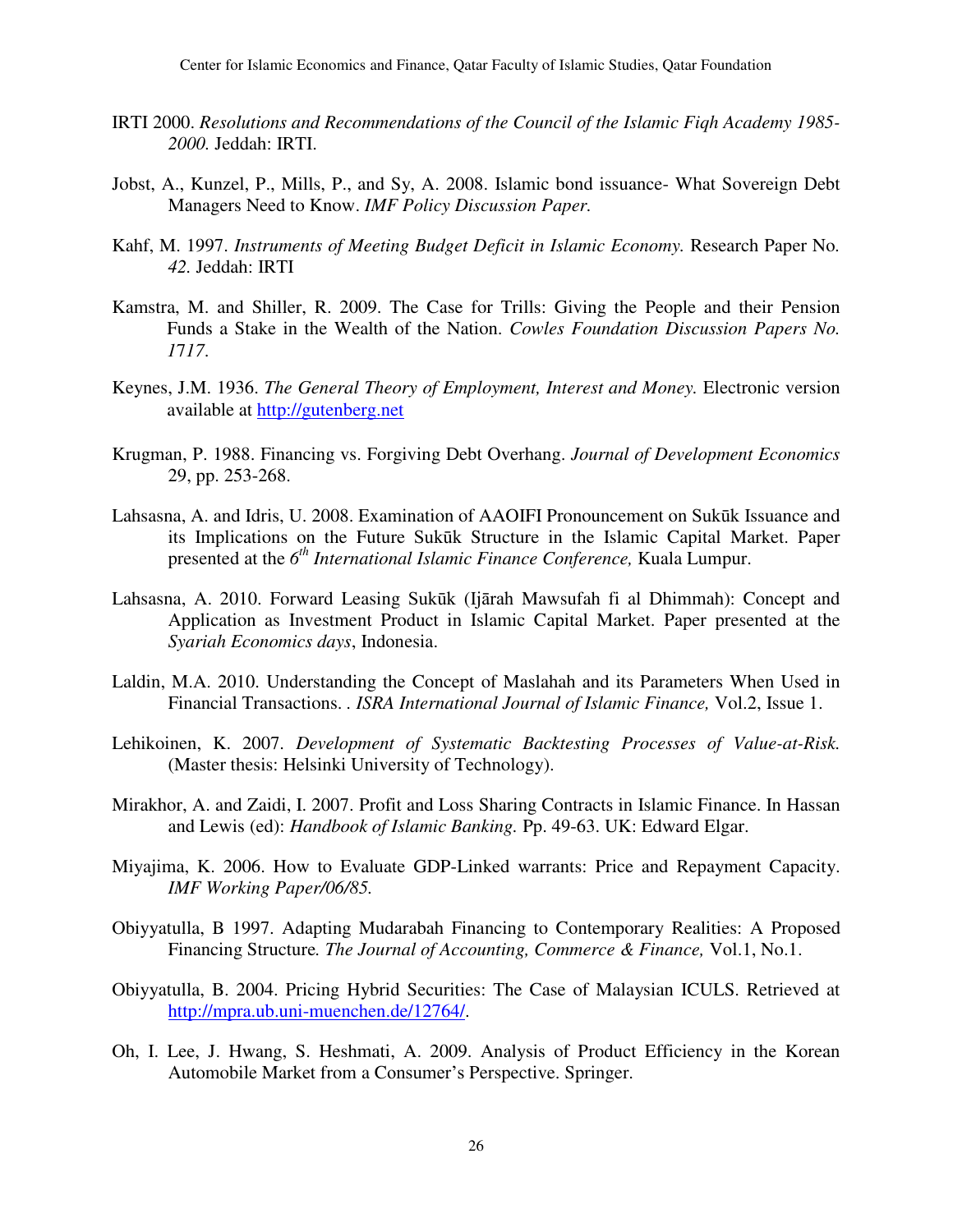- Omar, M.A. *et.al.* 2010. Islamic Pricing Benchmarking. *International Sharī'ah Research Academy for Islamic Finance (ISRA) Research Paper, No. 17/2010.*
- Price, R. 1997. The Rationale and Design of Inflation-Indexed bonds*. IMF Working Paper/97/12.*
- RAM Rating Services Berhad. 2009. *Malaysian Sukūk Market Handbook.* Kuala Lumpur: RAM Rating Services Berhad.
- Rosly, S.A. and Zaini, M.A.M. 2008. Risk-Return Analysis of Islamic Banks" Investment Deposits and Shareholders" Fund. *Managerial Finance,* Vol. 34, I. 10.
- Ruban, O. Poon, S. and Vonatsos, K. 2008. GDP Linked Bonds: Contract Design and Pricing*. University of Manchester Working Paper,* Retrieved from: [http://ssrn.com/abstract=966436.](http://ssrn.com/abstract=966436)
- Schroder, M. Heinemann, F. and Kruse, S. 2004. GDP-Linked Bonds as a Financing Tool for Developing Countries and Emerging Markets*. European Centre for Economic Research, Discussion Paper No. 04-64.*
- Statistical, Economic and Social Research and Training Centre for Islamic Countries –SESRIC-2007. *Statistical Yearbook of the OIC member countries.* Ankara: SESRIC.
- Sidiqqi, M.N. 2006. Islamic Banking and Finance Theory and Practice: Survey of State of Art in Islamic Banking & Finance. *Islamic Economics Studies*, Vol. 13, No. 2.
- Siddiqi, M. N. 2008. A Note on Sukuk and their Role in Islamic Finance. Retrieved from [www.siddiqi.com/mns](http://www.siddiqi.com/mns)
- Tariq, A., A. and Dar, H. 2007. Risks of Sukūk Structures: Implications for Resources Mobilization*. Thunderbird International Business Review*, Vol. 49(2) 203–223.
- Thomas, A. 2009. *Sukūk.* Sweet and Maxwell Asia.
- Tufano, P. 2002. Financial Innovation. In Constantinides, G., Harris, M., Stulz, R. (Eds). *The Handbook of Economics and Finance, Vol.1A. Amsterdam: North Holland Press.*
- United Nations Conference on Trade and Development 2008. *Handbook of Statistics.* New York: UNCTD.
- Usmani, T. 2007. Sukūk and their Contemporary Applications. Retrieved from the internet.
- Wilson, R. 2008. Innovation in the Structuring of Islamic Sukuk Securities. *Humanomics*, Vol. 24, No. 3, pp. 170-181.